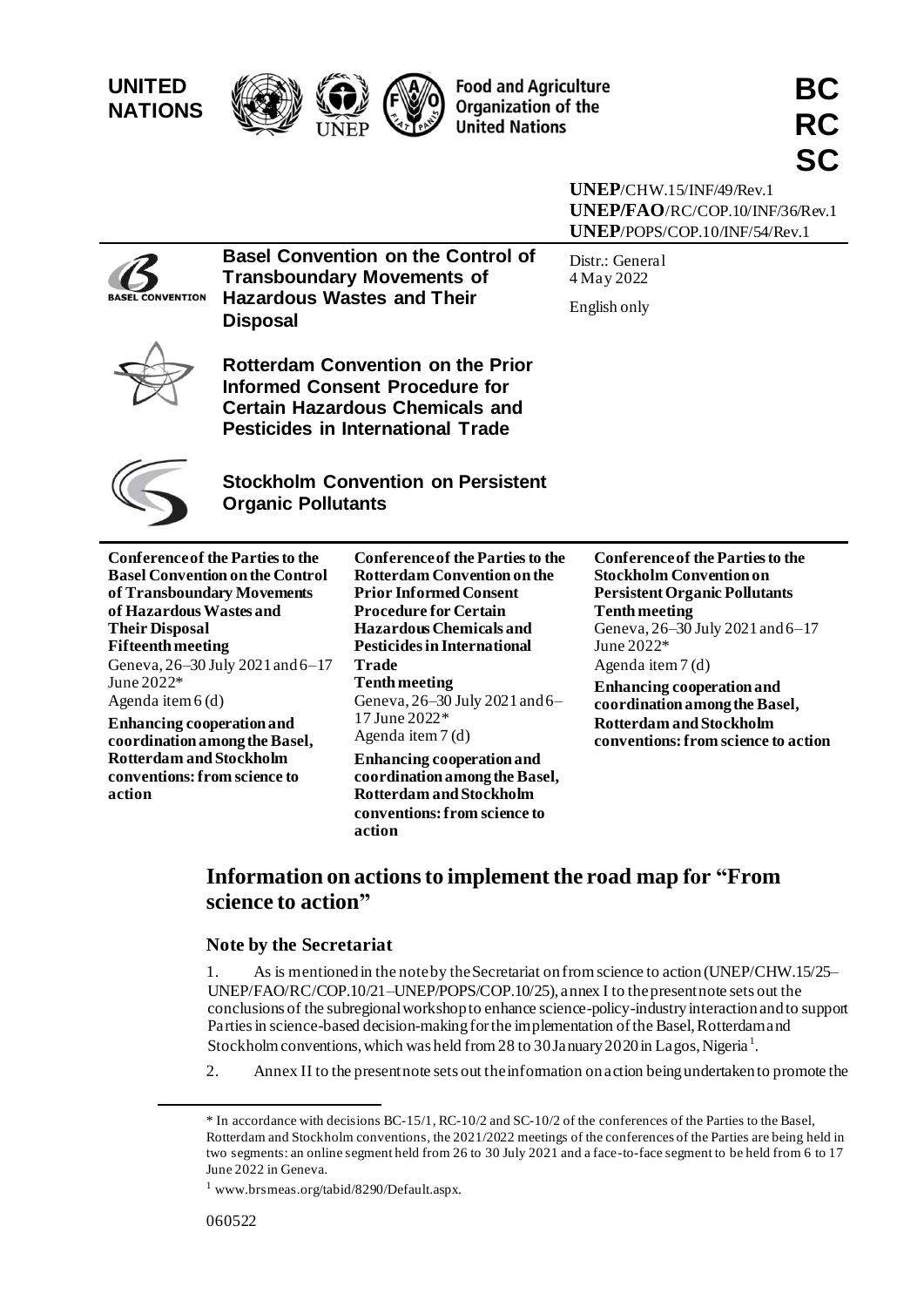implementation of the road map<sup>2</sup> submitted by Parties in response to the invitation in paragraph 4 of decisions BC-14/25, RC-9/13 and SC-9/23. The information was submitted by Colombia, Serbia, the United Kingdom of Great Britain and Northern Ireland and the United Republic of Tanzania.

3. Annex III to the present note sets out a document entitled "From Science to Action under the Basel, Rotterdam and Stockholm conventions" prepared by the Secretariat as an action to promote the implementation ofthe roadmap, thanks to the financial support by the Government of Norway.

4. The present note, including its annexes, has not been formally edited.

 $^2$  UNEP/CHW.14/INF/40–UNEP/FAO/RC/COP.9/INF/35–UNEP/POPS/COP.9/INF/44.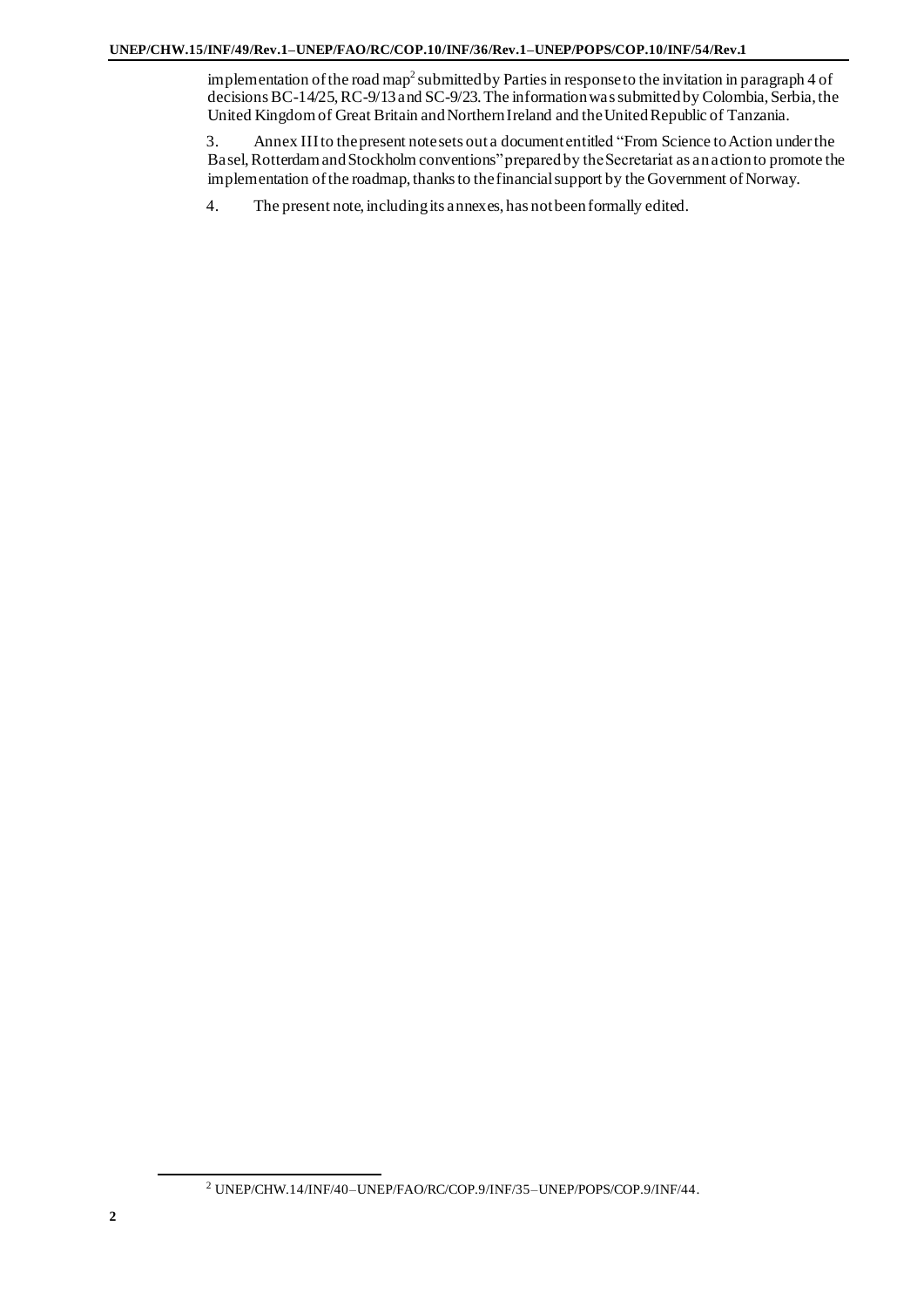# **Annex I**

**Conclusions of the subregional workshop to enhance science-policyindustry interaction and to support Parties in science-based decisionmaking for the implementation of the Basel, Rotterdam and Stockholm conventions, 28 – 30 January 2020, Lagos, Nigeria**

# **I. Situation analysis**

## **A. Quality and status of data/information:**

- 1. Data/information is not uniform in format and not easily comprehensible by policy makers;
- 2. Data/information is often secondary, not primary;
- 3. Data/information is not open access, not open source;
- 4. Data/information is in hard copy, not easy to extract, use and share;
- 5. Data/information may be available but scattered and not centralized;
- 6. Data/information may be available but not often scientifically generated or may not be credible;
- 7. Quality control and quality assurance on data is inadequate;
- 8. Data/information is obsolete;
- 9. Data/Information is not always available or generally not available;
- 10. Environmental data generated at the national level is limited;
- 11. Locally generated studies are limited;
- 12. No guidelines or framework on the use of scientific data.

# **B. Institutional/collaboration:**

- 1. Data is not centralized, each Agency archives its own data;
- 2. Systematic monitoring is inadequate;
- 3. There are bottlenecks to research;
- 4. Delays in ethical approvals;
- 5. Poor institutional framework for implementing the Conventions;

6. Lack of institutional arrangement e.g. steering committee in the use of scientific information in decision making;

- 7. Lack of synergies between policy makers and scientific researchers;
- 8. Information is kept by industry (copyright issues, confidential business information);
- 9. Data sharing is voluntary, not mandatory;
- 10. No regulation to compel industry to provide information;
- 11. Cooperation of industry, community and stakeholders to provide information is limited;
- 12. Ineffective use of expert advisory body;

13. Lack of functional scientific advisory bodies on chemicals and waste issues to the policy makers.

## **C. Infrastructure:**

- 1. Infrastructure for generating data/information is limited;
- 2. Infrastructure (IT) system for accessing scientific information is inadequate;
- 3. Data repository and awareness is inadequate;
- 4. Laboratories for analyzing samples are limited in developing countries;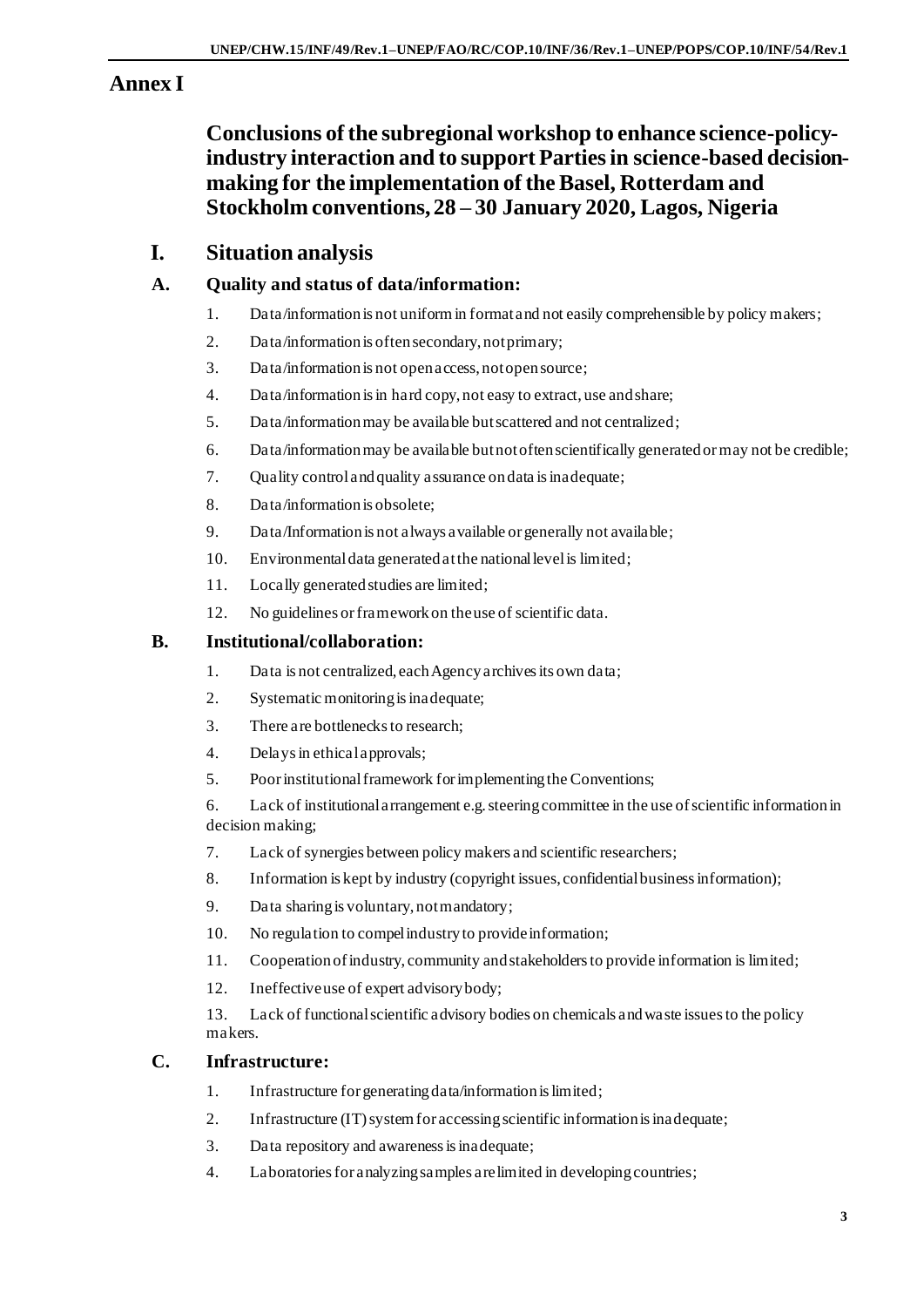- 5. There are regular equipment failures and downtimes;
- 6. Availability and use of remote sensing data are limited;
- 7. Limited access to appropriate technology.

## **D. Financial resources:**

- 1. Funding for generating data/information is limited;
- 2. Funding for research is limited;
- 3. National funding for disseminating scientific data is limited;
- 4. Financial resources are limited to generate scientific data locally;
- 5. Financial constraints in national capacity.

### **E. Human resources:**

- 1. Capacity for generating data/information is limited;
- 2. Awareness of the existence of the information is lacking;
- 3. Skilled personnel are limited;
- 4. Sometime there is capacity gap of the scientists on how they package their information for use by policy makers;
- 5. Inadequate human resources and capacity to interpret and use scientific data.

### **F. Political:**

- 1. Lack of political will;
- 2. Interference of political influence in policy affects the use of scientific information;
- 3. Bureaucracy affecting the use of data;
- 4. Economic, social and political interests limiting the use of scientific data.

# **II. Types of information that should be more available and accessible**

### **A. Scientific data (health and environment):**

- 1. Monitoring data (locally generated field data);
- 2. Information on risk assessment/risk evaluation;
- 3. Safety data;
- 4. Scenario analysis, trends and status;
- 5. Research papers, reports;
- 6. Information on chemical impacts on human health and environment;
- 7. International/external data generated by organizations such as UN (e.g. toxicological data);

8. Availability of analytical and technical resources and expertise (air sampler, analytical specialists);

- 9. Big data informatics (large volumes of data);
- 10. Space data.

## **B. Chemicals and waste management information:**

- 1. Information on life-cycle management;
- 2. Production, use, import and export data;
- 3. Information on stockpiles and waste;
- 4. Information on contaminated sites;
- 5. Inventory data (compiled in response to the Convention requirements);
- 6. Baseline data;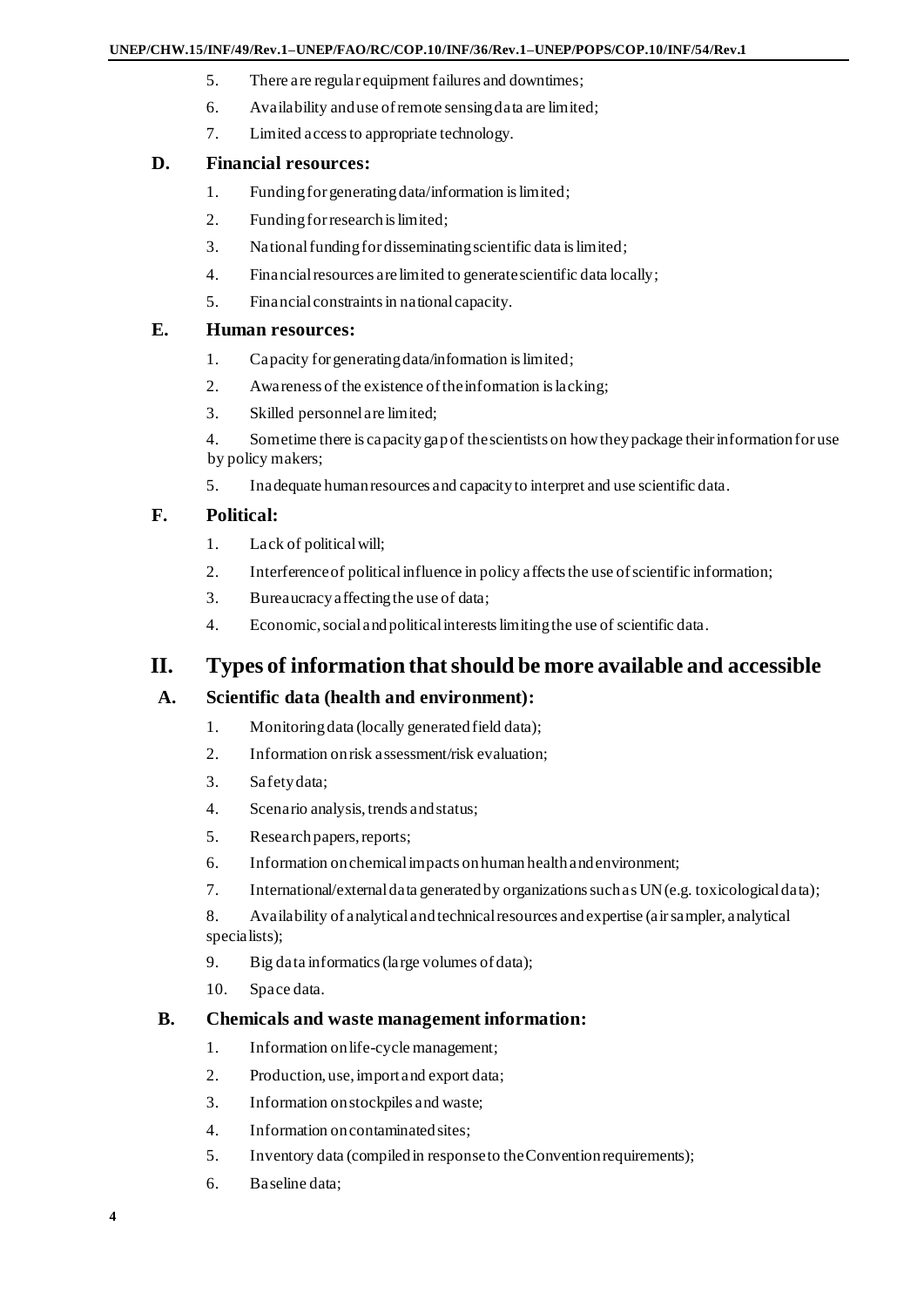7. Information on chemical sources, types, quantities, toxicity, storage, use, disposal for various chemicals within countries;

- 8. Information on waste streams, quantities and disposal methods;
- 9. Safety handling, guidelines, policies, regulations;
- 10. Illegal traffic and trade;
- 11. Incidence of poisoning / disasters;
- 12. Information on alternatives.

### **C. Information on the Conventions:**

- 1. Effective implementation of the Conventions (country experiences);
- 2. Publication and dissemination of project outcomes;
- 3. Sharing of COP decisions;
- 4. Information on PIC, BAT/BEP, priority chemicals;
- 5. Reports on BRS projects.

# **III. Possible actions for improving the current status**

| Objective                      | <b>Who</b>           | <b>Action</b>                     |
|--------------------------------|----------------------|-----------------------------------|
| A. Institutional               |                      |                                   |
| Create enabling environment    | Universities         | Create mechanisms for all         |
| for publication of research    | Government           | research results are published or |
| results                        | Research institution | placed in an online repository    |
| Mainstream science in          | Government           | Enhance policy and regulatory     |
| decision making                |                      | structures                        |
|                                |                      | Form a technical review           |
|                                |                      | committee                         |
| Strengthen institutional data  | <b>NGOs</b>          | Undertake training and capacity   |
| generation and management      | Academia             | building                          |
|                                | Researchers          |                                   |
|                                | Government           |                                   |
| Research should be a need-     | Researchers          | Collaborate more between          |
| based or demand-driven         | Policy makers        | researchers, policy makers and    |
|                                | Industry             | industry                          |
| Institutional strengthening    |                      | Strengthen analytical and data    |
|                                |                      | capacity handling                 |
|                                |                      | Strengthen the legal, regulatory  |
|                                |                      | framework                         |
| Coordination of data           | Government           | Create coordination committee     |
| collection                     | Industry             | Improve synergies between/within  |
|                                | Researchers          | government institutions           |
|                                | Civil societies      |                                   |
|                                | International        |                                   |
|                                | organizations        |                                   |
| Augment capacity of research   | Government           | Increase funding                  |
| institution to collect data    | Development Partners | Equipment acquisition             |
|                                | Donors               |                                   |
| Incentivize and encourage      | Government           | Create platform for consumers     |
| industry to assist researchers | Researchers          | discussion on ethical research    |
| in data/information gathering  |                      |                                   |
| Ensure establishment of        | Government           | Provide the framework for the     |
| appropriate institutions such  | Ministries,          | establishment and making them     |
| as Steering Committees who     | Departments and      | work                              |
| will integrate the use of      | Agencies             |                                   |
| scientific information in      |                      |                                   |
| decision making                |                      |                                   |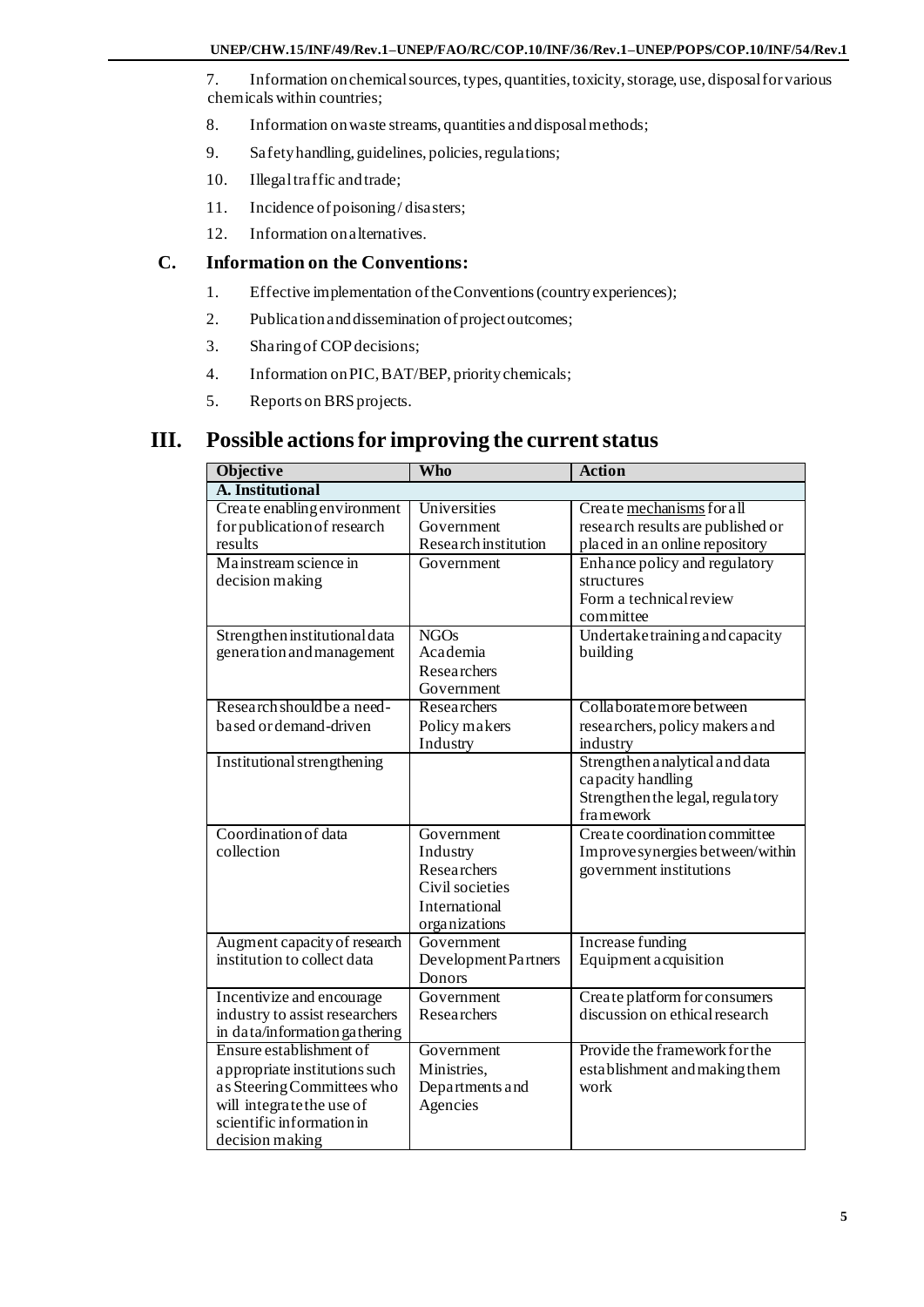| <b>Objective</b>              | <b>Who</b>                           | <b>Action</b>                        |  |  |
|-------------------------------|--------------------------------------|--------------------------------------|--|--|
| Strengthen regular            | Government                           | Training of a dequate staff at       |  |  |
| constructive engagement and   | <b>BRS</b> Secretariat               | national and regional level          |  |  |
| advisory body                 | Regional Centres                     | Establish advisory body on           |  |  |
|                               |                                      | chemical and waste issues            |  |  |
| <b>B.</b> Infrastructure      |                                      |                                      |  |  |
| Create international          | <b>African Union</b>                 | Collaborate more between actors      |  |  |
| platforms for disseminating   | <b>United Nations</b>                | on developing information            |  |  |
| research results              | Government                           | systems                              |  |  |
|                               | NGOs                                 |                                      |  |  |
|                               | Development Partners                 |                                      |  |  |
| Upgrade infrastructure        | Government                           | Collaborate more a mong state        |  |  |
| (technology) and innovation   | Researchand                          | a gencies e.g. Environment           |  |  |
| in primary data collection    | Development                          | Protection Agency's and academia     |  |  |
|                               | institutions                         | and research institution             |  |  |
|                               | Development Partners                 | Collaborate more with industry to    |  |  |
|                               | Research funders                     | share infrastructure with            |  |  |
|                               | Industry                             | researchers                          |  |  |
|                               |                                      | Put in place adequate                |  |  |
|                               |                                      | infrastructure                       |  |  |
| Establish modern equipped     | Government                           | Identify laboratory needs            |  |  |
| labs to support data          | Research and                         | Procure lab instruments              |  |  |
| generation, dissemination and | Development                          | Technology transfer                  |  |  |
| storage                       | institutions                         | Maintenance of existing              |  |  |
|                               | Development Partners                 | <i>infrastructure</i>                |  |  |
|                               | Research funders                     |                                      |  |  |
|                               | Industry                             |                                      |  |  |
| Customized data               |                                      |                                      |  |  |
| management system             |                                      |                                      |  |  |
| <b>C. Financial resources</b> |                                      |                                      |  |  |
| Create funding systems to     | Governments                          | Create a specific funding            |  |  |
| support national programmes   | Industry                             | programme to fund                    |  |  |
| on access to scientific       | Development partners                 | science/research for the Basel,      |  |  |
| information                   |                                      | Rotterdam and Stockholm              |  |  |
|                               |                                      | conventions at the national level    |  |  |
| Increase the a vailability of | Governments                          | Increase the budgetary allocations   |  |  |
| grants for research projects  | Industry                             | by African countries                 |  |  |
|                               | Development partners                 |                                      |  |  |
| Resource mobilization         | Government                           | Green bonds, levies, taxes, donor    |  |  |
|                               | Industry                             | funding, budgetary allocation        |  |  |
|                               | International                        |                                      |  |  |
|                               | organizations                        |                                      |  |  |
| Provide and identify          | $\overline{G}$ <sub>o</sub> vernment |                                      |  |  |
| predictable financial         | Industry                             |                                      |  |  |
| resources to support the use  | <b>BRS</b> Secretariat               |                                      |  |  |
| of sound management of        |                                      |                                      |  |  |
| chemicals and waste           |                                      |                                      |  |  |
| Sufficient funding for        | Government                           | Establish trust fund for research    |  |  |
| research                      | Industry                             | Encourage industry to undertake      |  |  |
|                               | Donors                               | corporate social responsibilities in |  |  |
|                               |                                      | funding research                     |  |  |
|                               |                                      | Mandatory obligation for industry    |  |  |
|                               |                                      | to contribute to research            |  |  |
| D. Human resources            |                                      |                                      |  |  |
| Strengthen human capacity     | Government                           |                                      |  |  |
|                               | Industry                             |                                      |  |  |
|                               | Research institute                   |                                      |  |  |
|                               | <b>NGOs</b>                          |                                      |  |  |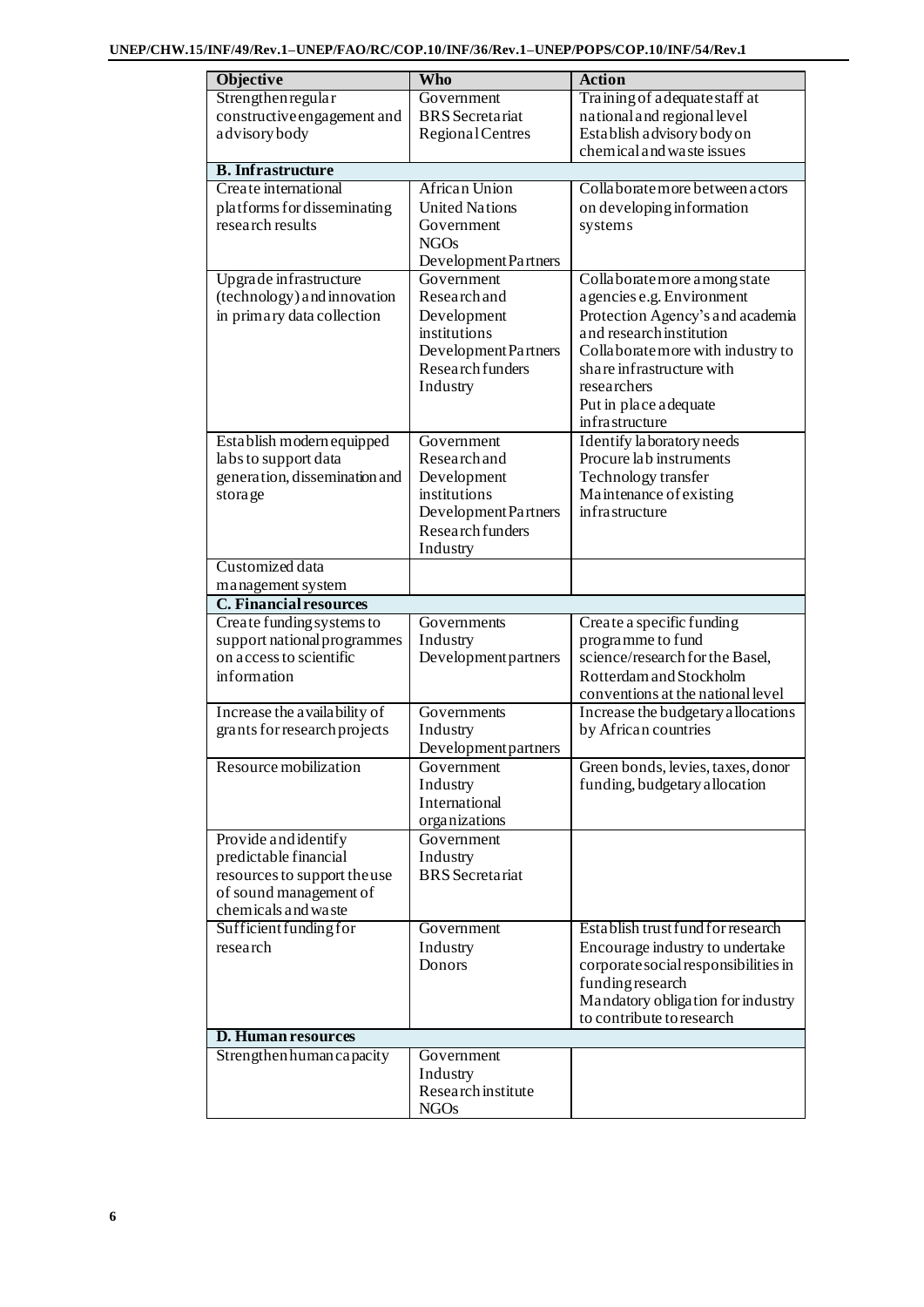| <b>Objective</b>                                                | Who                          | <b>Action</b>                        |
|-----------------------------------------------------------------|------------------------------|--------------------------------------|
| Education, awareness and                                        | Government                   | Organize workshops                   |
| training                                                        | Academia                     | Develop and use training materials   |
|                                                                 | Media                        | Develop and disseminate              |
|                                                                 | Industry                     | information, education and           |
|                                                                 | Donor                        | communication materials              |
|                                                                 |                              | Undertaketraining                    |
|                                                                 |                              | Provide scholarships                 |
| Increasing human capacity                                       | Government                   | Recruit experts                      |
| resource at ministries with                                     | International a gencies      |                                      |
| expertise to use scientific                                     |                              |                                      |
| data                                                            |                              |                                      |
| Need for critical or high-level                                 | Researchers                  | Involve politicians in activities of |
| a wareness creation amongst                                     | Scientific communities       | science policies engagement and      |
| political leaders on the                                        | Development partners         | processes                            |
| importance of the use of                                        |                              |                                      |
| scientific information                                          |                              |                                      |
| Strengthening the capacity                                      |                              |                                      |
| for engaging key actors in the                                  |                              |                                      |
| scientific committees                                           |                              |                                      |
| Capacity building of human                                      |                              |                                      |
| resources to use scientific                                     |                              |                                      |
| and technical data<br>E. Quality and status of data/information |                              |                                      |
| Introduce quality control and                                   | Government                   |                                      |
| quality assurance system                                        | <b>Research institutions</b> |                                      |
| Develop guidelines or                                           |                              |                                      |
| framework on the use of                                         |                              |                                      |
| scientific data                                                 |                              |                                      |
| <b>F. Communication</b>                                         |                              |                                      |
| Improvecommunication of                                         | Educational system           | Training                             |
| scientific information to                                       | (academia)                   | Develop a manual on                  |
| policy makers                                                   | Communication expert         | communication strategy               |
| Policy makers need to decide                                    | Media                        | Develop guideline on                 |
| whose data, which data to use                                   | Government                   | communication and reporting          |
| Scientists need to tailor to                                    |                              | Education on communication           |
| audience                                                        |                              | Communicate environment and          |
|                                                                 |                              | health impacts to policy makers      |
|                                                                 |                              | Include science communication in     |
|                                                                 |                              | educational curricula                |
| Train scientists in how they                                    | Academic                     | Instituting training on science      |
| package scientific result for                                   | <b>Research institutions</b> | communication and policy             |
| policy makers and the public                                    | Research organization        | formulation                          |
| Strengthen the Capacity in                                      | International a gencies      |                                      |
| science communication                                           |                              |                                      |

# **IV. Conclusions**

1. Scientific data related to national and local environment is not available in Africa for most needs that may be required for the implementation of the Basel, Rotterdam and Stockholm conventions. There is very limited data that is available andis often not credible, not well formatted, and not complete. This grossly limits the usability of such data.Capacity to generate scientific data in most African countries is grossly limited due to poor and inadequate research facilities in universities and other research institutions. Some important data required for implementation of the Basel, Rotterdam and Stockholm conventions are not available even on the website of the Basel, Rotterdam and Stockholm conventions.

2. Access to "available" local data is often very limited due to many factors that include bureaucracy, non-digital formats, non-availability of sharing platforms, non-availability of digital databases, non-indexing of data, etc. Access to data at international level is also often hampered due to factors such as the lack of awareness of the existence of such data, inadequate or expensive infrastructure for accessing data. Some African countries have the institutional capacities and frameworks for utilizingscientific data, but lack of political may hamper ultimate policies. Many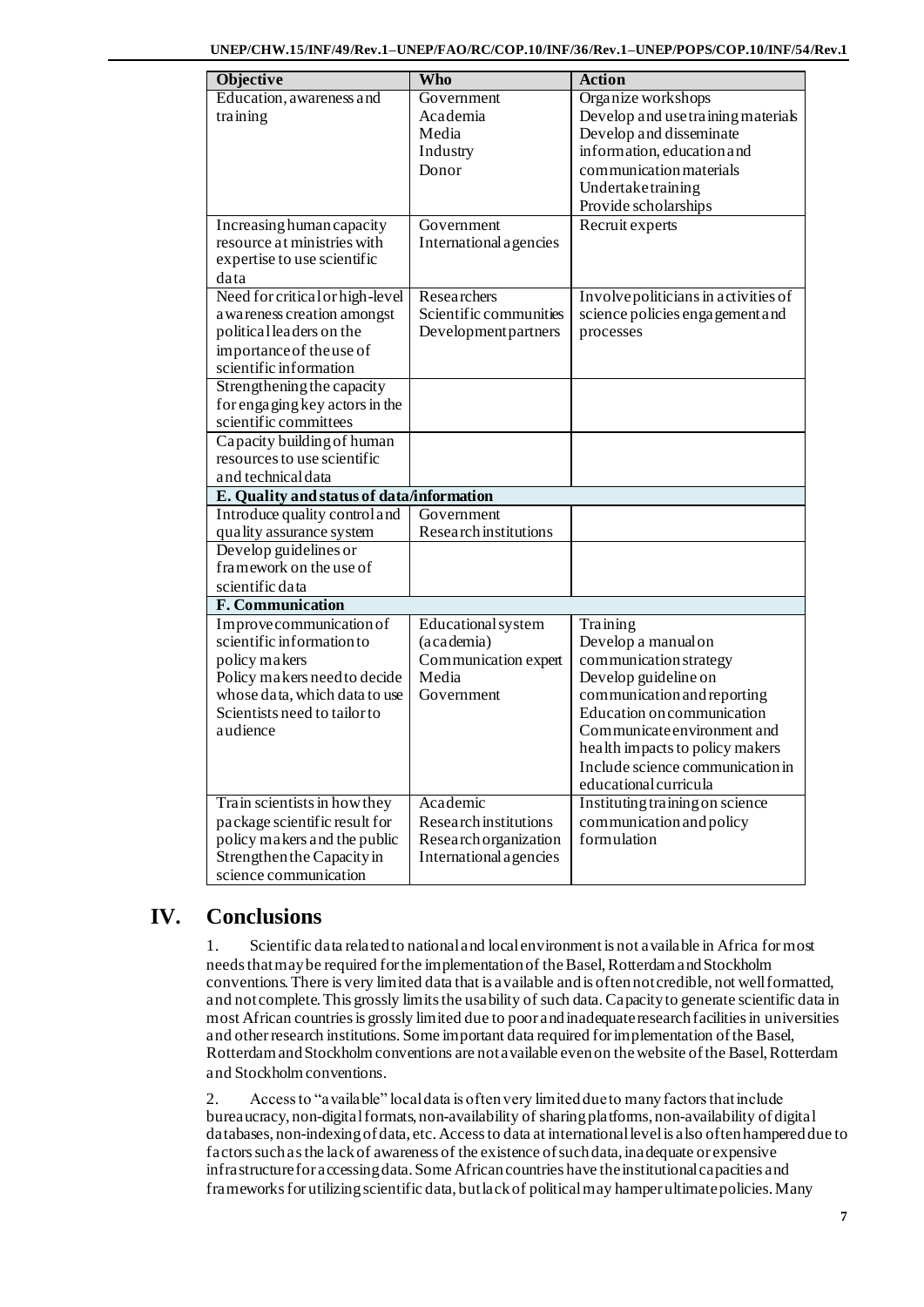countries, however, lack such institutional capacities, and human resources, and all countries can benefit from trainings to improve capacities.

3. The present workshop is a right step towards capacity building for the Science to Action project.

## **V. Recommendations**

1. Capacity for institutional data generation and management should be strengthened at the national level. This should include provision of adequate and quality facilities to universities and research institutions;

2. Enabling environments should be created for publication of research results;

3. There should be active mainstreaming of scientific information in policy decision making. Appropriate institutions such as steering committees should be established to ensure integration and the use of scientific information in decision making;

4. Data collection and presentation in support of "Science to Action" should be effectively coordinated at national international levels;

5. Incentives should be provided to industries to encourage industry investment in scientific research;

6. Regular constructive engagements and advisory body for interaction between policy makers and science based institutions should be encouraged;

7. Special funding systems should be created to support national programmes on access to scientific information;

8. Human resource capacities should be enhanced at the MDAs to provide expertise to use scientific data;

9. Data quality control and assurance systems should be put in place for locally generated scientific data;

10. Guidelines or frameworks on the use of scientific data should be developed;

11. Methods of communication of scientific information to policy makers should be improved by appropriate training activities.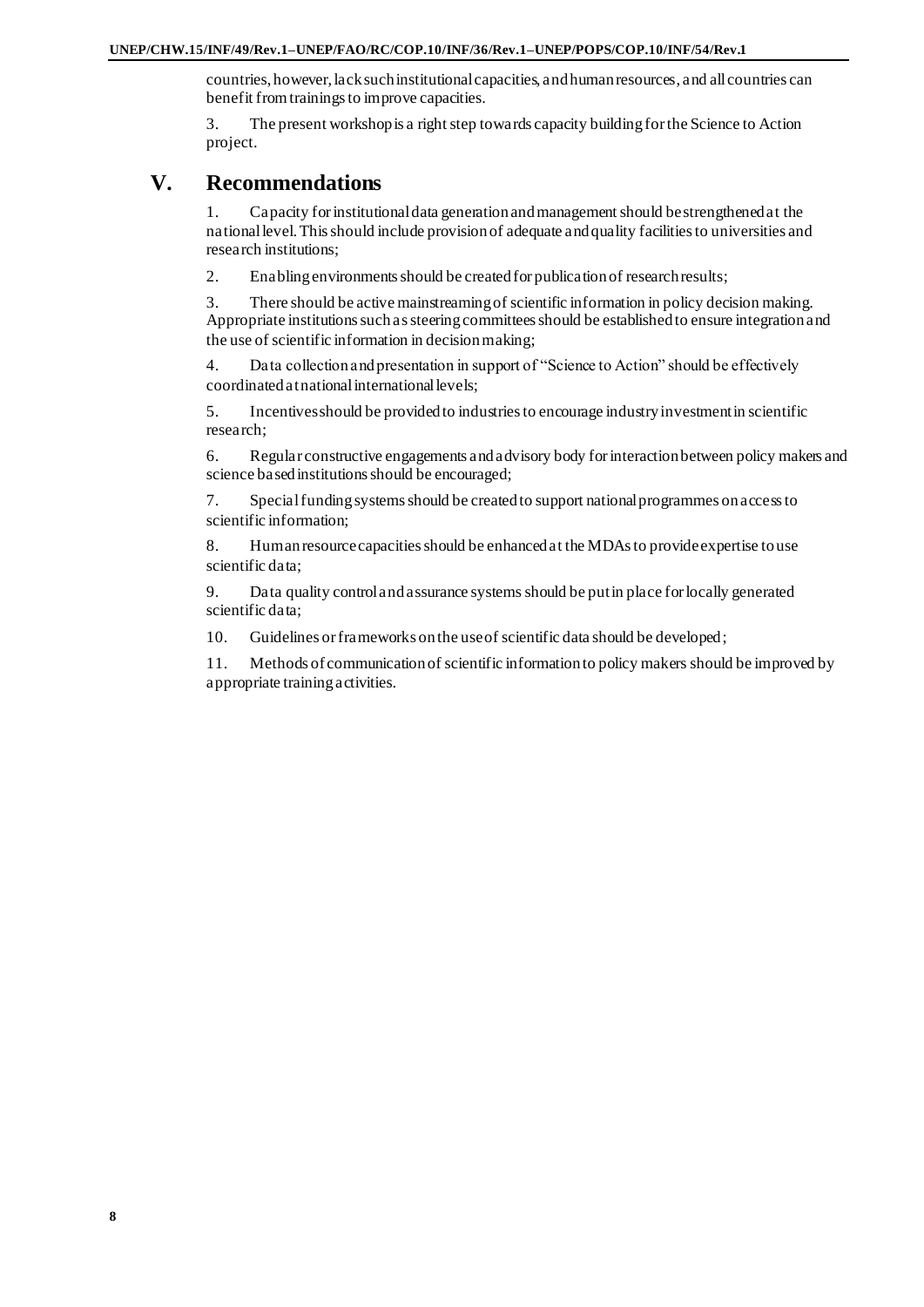# **Annex II**

# **Compilation of information on action being undertaken to promote the implementation of the road map for "From Science to Action"**

# **Colombia**

# **DOCUMENTO DECISIÓN SC-9/23:**

# **DRAFT ROAD MAP ON FROM SCIENCE TO ACTION**

## **COMENTARIOS DE COLOMBIA SOBRE LA IMPLEMENTACIÓN DE LA CONVENCIÓN DE ESTOCOLMO**

De acuerdo con la decisión SC-9/23 donde se invita a las Partes y observadores a presentar a la Secretaría, a más tardar el 30 de noviembre de 2020, información sobre las medidas que se están adoptando para promover la aplicación de la hoja de ruta, Colombia presenta las acciones que se han desarrollado para la implementación de la Convención de Estocolmo:

## *1. Mejora del acceso a la información:*

Durante los últimos años se ha generado una buena cantidad de material técnico sobre los Contaminantes Orgánicos Persistentes (COP) incluyendo el inventario de COP no intencionales, reportes del inventario de PCB, la actualización del Plan Nacional de Implementación de Estocolmo y material sobre otros residuos, por lo que se está considerando la puesta en marcha de una página web que sirva como repositorio de la información resultante de los proyectos relacionados con el manejo de sustancias químicas, lo que incluye esfuerzos relativos a los convenios de Basilea y Estocolmo.

Esto permitirá que diferentes actores (población civil, academia e industria) puedan acceder a la información nacional relevante, que incluirá aquella que se genere por parte de los proyectos sobre COP, marco legal y accesos directos a las páginas oficiales de los Convenios y a las bases de datos nacionales vigentes, como el Inventario Nacional de COP No Intencionales, y a las que están en desarrollo como el RETC.

## *2. Aumento en la disponibilidad de la información:*

Acciones relevantes en disponibilidad de información han resultado como producto de los proyectos financiados por el Fondo para el Medio Ambiente Mundial (GEF) e implementados a través de PNUD. Con estos mismos proyectos se espera poner a disposición inventarios de los COP de uso industrial, como los PBDE, el PFOS y las SCCP. En el caso particular del PBDE, Colombia ha hecho avances significativos pues se desarrolló la aplicación SmartRAEE que permite almacenar y analizar la información requerida para la identificación de RAEE sospechosos de contaminación con PBDE y la estimación de su contribución al inventario nacional de este COP.

A través del proyecto PNUD 84851 se implementó un inventario permanentemente actualizado para PCB, y en el marco del Proyecto 98842 se realizó la actualización del Inventario Nacional de COP No Intencionales con corte 2018 usando el Toolkit 2013. Esto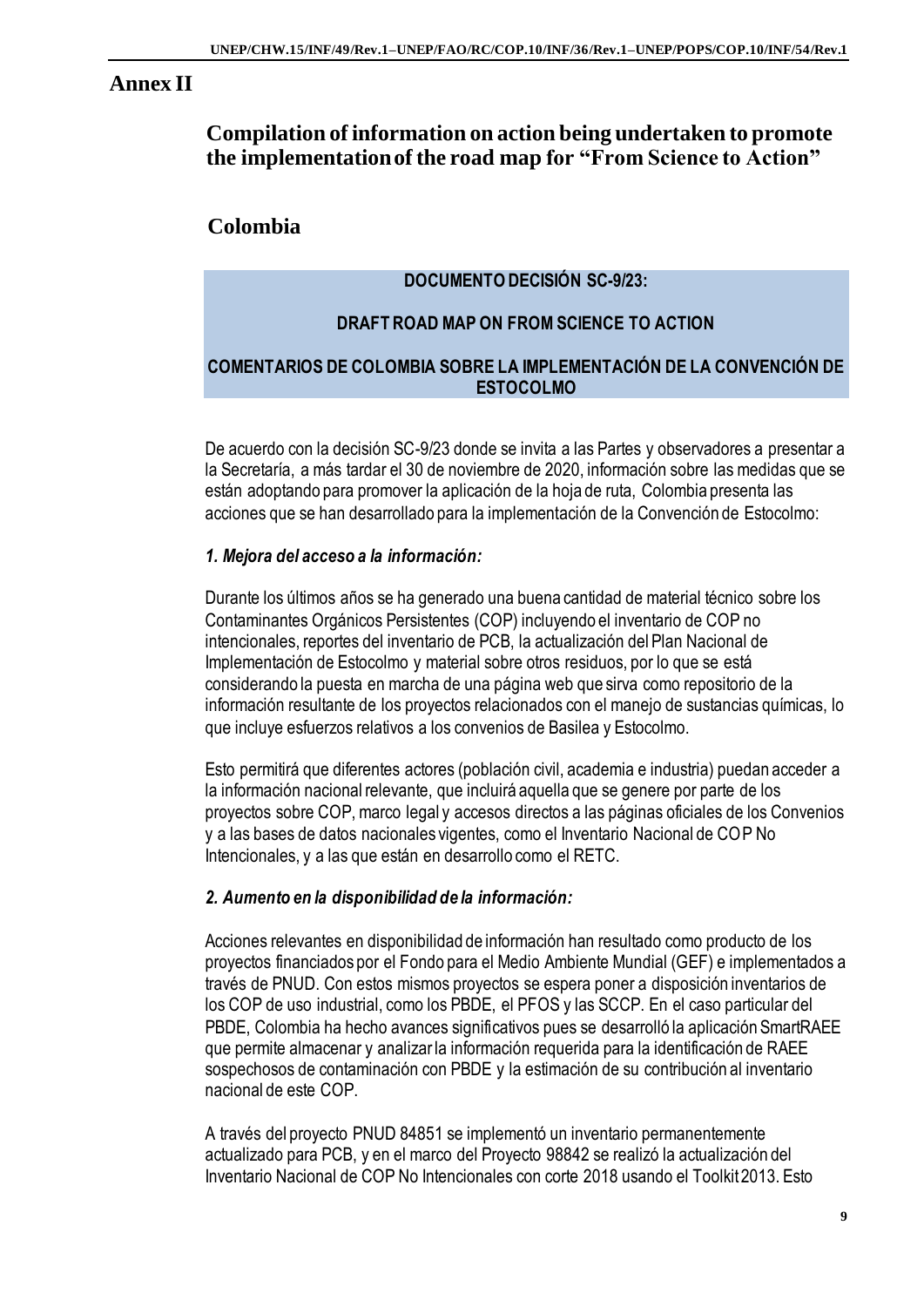permitió enfocar los esfuerzos de los proyectos vigentes a los sectores con mayor liberación de estos COP: al cultivo del arroz en la agroindustria y a la producción secundaria de cobre y aluminio en la industria metalúrgica. Así mismo, la inclusión de las PCDD/F en el RETC, que actualmente se encuentra en pilotos de implementación, facilitará la actualización del inventario y la toma de decisiones en el futuro.

## *3. Fortalecimiento del uso de la información:*

Para el entendimiento científico de las Convenciones, el Proyecto 98842 está dictando una capacitación a los laboratorios para fortalecer su capacidad instalada relacionada con PCDD/F, PBDE y mercurio. Así mismo, durante el próximo año ofrecerá tres capacitaciones específicas para profundizar en la reglamentación, las MTD/MPA y demás aspectos técnicos relacionados con PCDD/F, PBDE y mercurio.

Al tener acceso a la información obtenida en el inventario de COP no intencionales, así como mediciones en campo realizadas por el Proyecto 98842, se incluyeron nuevos actores en la implementación de MTD/MPA, como la producción secundaria de aluminio y los cultivos de arroz.

Así mismo, en el marco de este proyecto se elaboró el modelo estadístico para el análisis de la información recolectada con el sistema SmartRAEE, relativo a los PBDE en plásticos RAEE. Este modelo incluye criterios para la toma de muestra y reglas de decisión para decidir sobre categorías de RAEE. También provee la información necesaria para elaborar el inventario de PBDE relativo a plástico RAEE y orientar la toma de decisiones basadas en el riesgo de contaminación.

Finalmente, Colombia se ha caracterizado por participar activamente en conjunto con los grupos interesados, contando por ejemplo con representación en el POPRC y el GMP, y por aportar su conocimiento disponible a los documentos y demás requerimientos de acuerdo con calendario establecido en las convenciones.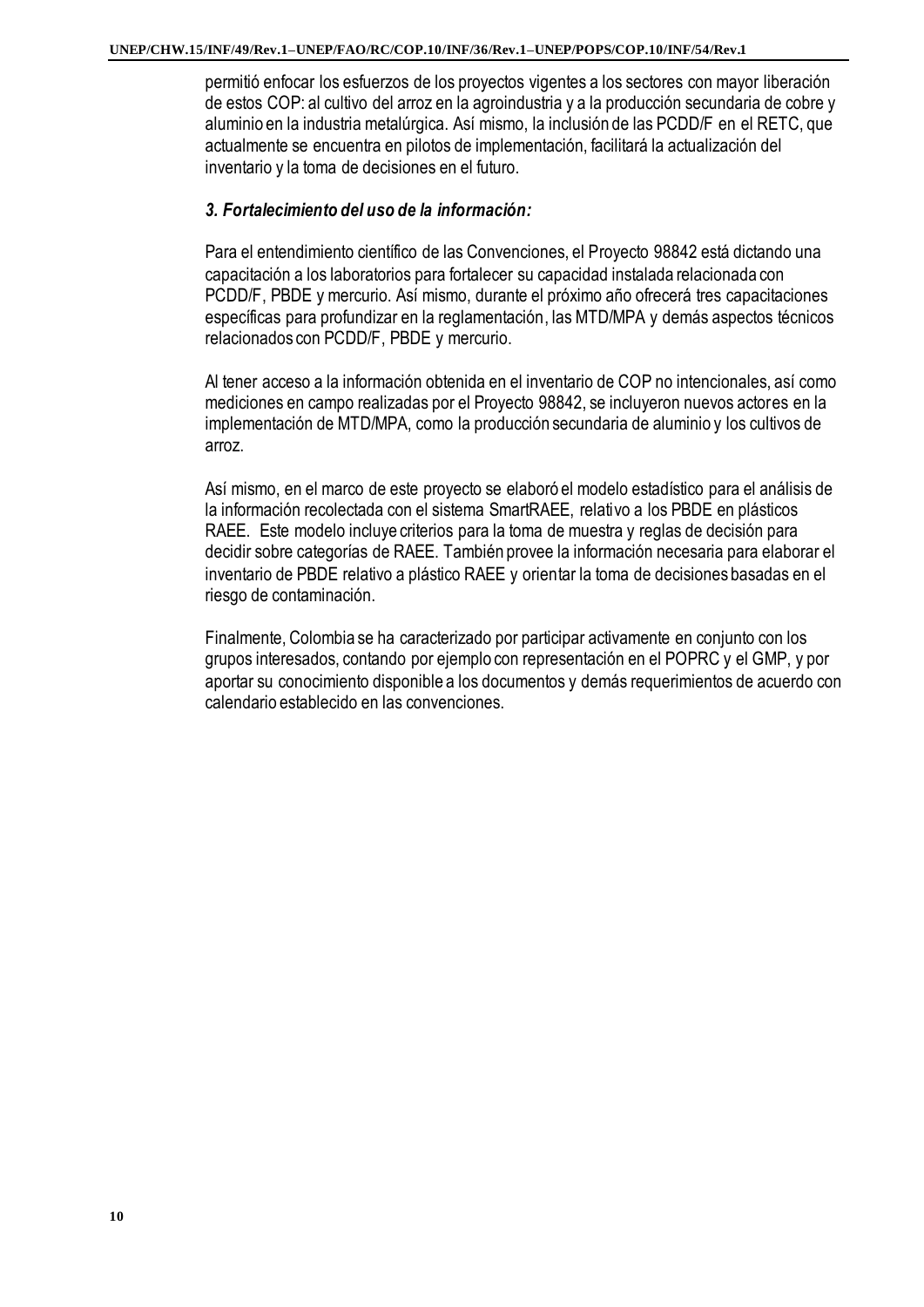## **Serbia**

# **INFORMATION on action being undertaken to promote the implementation of the road map**

## **Rotterdam Convention:**

The Republic of Serbia consulted available scientific and research data in preparation of notification of FRAs for banned and severely hazardous chemicals within the UNEP/UNDP Project "Strengthening synergy between Basel, Rotterdam, Stockholm and Minamata convention in Serbia"

Information submitted: Suzana Andrejevic Stefanovic, RC DNA in Serbia.

## **Stockholm Convention:**

In effort to spread the topic about Green Chemistry, the United Nations Industrial Development Organization (UNIDO) and partners, with funding from the Global Environment Facility (GEF), have launched a global multi-stakeholder initiative to increase global awareness and to deploy Green Chemistry approaches and technologies. The UNIDO Green Chemistry initiative brings together a large research consortium led by the Centre for Green Chemistry and Green Engineering at Yale University, the German Federal Environmental Foundation, and Braskem, the largest thermoplastic resins producer in the Americas, as well as several National Cleaner Production Centres (NCPCs) from Latin America, Africa, Asia and Eastern Europe (including NCPC Serbia).

The Republic of Serbia has enhanced cooperation between governmental institutions, industry and academia and research center within the UNIDO/GEF project "Green Chemistry Serbia" (as a part of Global Green Chemistry UNIDO GEF Project) through awareness-raising, an upgraded curriculum for green chemistry, trained over 30 participants (representatives of the academia sector) from the region (Croatia, Bosnia and Hercegovina, North Macedonia) and contributed the technical compendium by the development of 2 case studies including promotion of transfer from using HBCDD in PS foams insulation material in building to available safer alternatives.

This project has shown good synergy between governmental authorities (Ministry of Environmental Protection), academia and research institutions (Serbian Chemical Society, Faculty of Chemistry and Faculty of Technology and Metallurgy of the University of Belgrade, Centre for Green Chemistry and Green Engineering at Yale University) and industry (Serbian Chamber of Commerce, Industrial associations). More information regarding this project, you can find at following link: [https://www.thegef.org/project/global-greenchem-innovation-and-network](https://www.thegef.org/project/global-greenchem-innovation-and-network-programme)[programme.](https://www.thegef.org/project/global-greenchem-innovation-and-network-programme)

Information submitted: Ivan Djurickovic, *SC Official Contact Point in Serbia*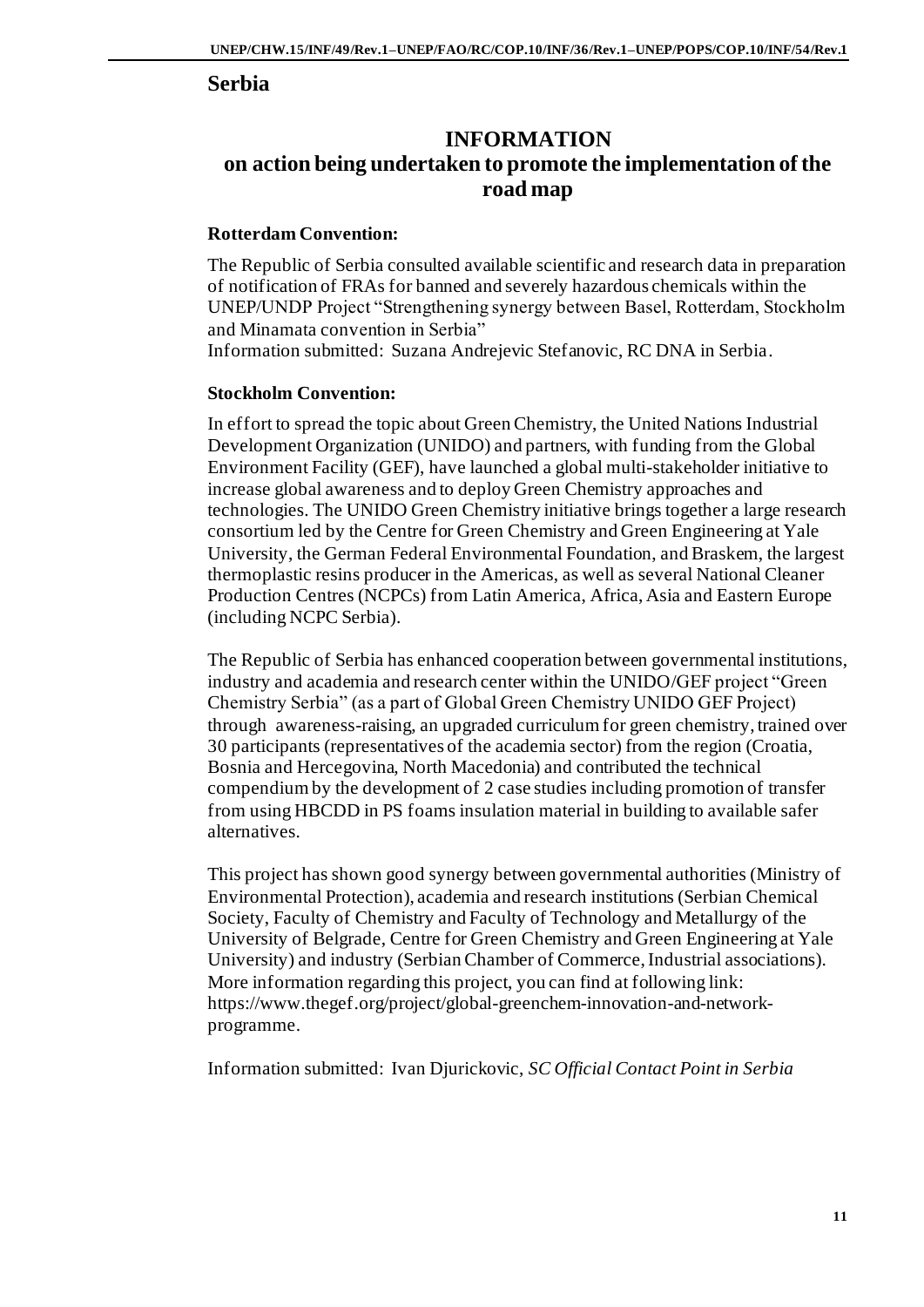## **United Kingdom of Great Britain and Northern Ireland**

Department for Environment Food & Rural Affairs

2 Marsham Steet Seacole Building SW1P 4DF

T: 03459 335577 helpline@defra.gov.uk www.gov.uk/defra

Secretariats of the Basel, Rotterdam and Stockholm Conventions **United Nations Environment Programme** Office Address: International Environment House 1 11-13, chemin des Anémones, 1219 Châtelaine, Geneva, Switzerland Postal Address: c/o Palais des Nations, 8-14, avenue de la Paix, 1211 Geneva 10, Switzerland Tel.: +41 (0) 22 917 8271 | Fax: +41 (0) 22 917 8098 | E-mail: brs@brsmeas.org

Secretariat of the Rotterdam Convention Food and Agriculture Organization of the United Nations Viale delle Terme di Caracalla, 00153 Rome, Italy Tel.: +39 06 5705 2061 | Fax: +39 06 5705 3224 | E-mail: pic@fao.org

1 February 2022

Response of the United Kingdom to the call for information on action being undertaken to promote the implementation of the road map for further engaging Parties and other stakeholders in informed dialogue for enhanced science-based action in the implementation of the conventions.

Dear Secretariat Colleagues,

Thank you very much for the opportunity to provide information on action being undertaken to promote the implementation of the road map for further engaging Parties and other stakeholders in informed dialogue for enhanced science-based action in the implementation of the conventions. The UK would like to take this opportunity to express its appreciation of the Secretariat and the Conference of the Parties for further engaging Parties and other stakeholders in this dialogue in relation to the Basel, Rotterdam and Stockholm conventions.

The UK are co-sponsoring a resolution to UNEA 5.2 requesting the establishment of an intergovernmental science-policy panel for chemicals waste and pollution, which was proposed in response to UNEA resolution 4/8 to strengthen the science-policy interface at the international level for the sound management of chemicals and waste. We believe that a science-policy panel could support the BRS conventions as well as United Nations agencies, other global Multilateral Agreements, international instruments, countries and the private sector in their work on chemicals, waste and pollution by providing authoritative, independent, credible, inclusive, policy-relevant scientific advice on issues.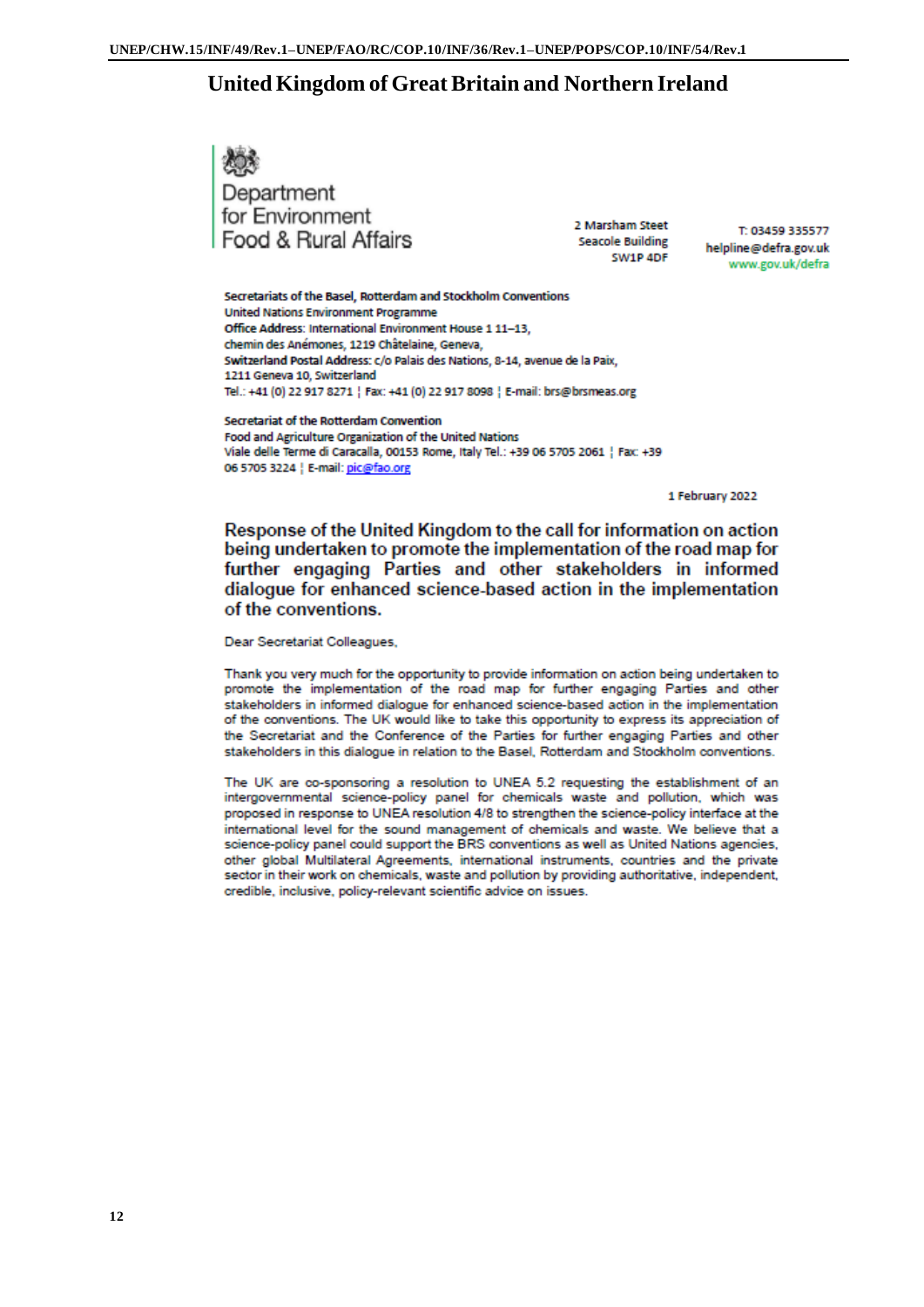scientific and technical information, which will in term strengthen national capacities.

Furthermore, the UK has developed and tested our Prioritisation and Early Warning System (PEWS) to identify emerging chemical issues across different media including surface waters, soil, sediment and biota. We are establishing how evidence gathered through PEWS can most effectively inform chemicals management in the UK. This work also informs international efforts by developing links with initiatives in Europe and beyond to enhance the exchange of information on emerging environmental substances. We are proactive members of the NORMAN network who are active in the development of such systems, and we will be seeking to proactively compare our PEWS system to other Early Warning Systems and their associated tools (both those already existing and those being developed) both within the EU and internationally and will continue to refine our approach.

Within the UK much work has been done to improve the POPs inventory and research into POPs within waste streams. This information is made publicly available in line with Open-Source Data requirements, increasing the scientific evidence available to all nations. This year the UK has submitted a nomination to the Stockholm Convention for Chlorinated paraffins C14-17 with chlorination levels at or exceeding 45%, and in doing so produced significant amounts of information on the pollutant to allow all parties access to the relevant information.

UK regulators are involved in the IMPEL Shipment of Waste Enforcement Actions Project (SWEAP) on international engagement and intent to assist with customs training in collaboration with the World Customs Organization (WCO). Under the wider engagement package, we have set up a 'verification spreadsheet' of developing countries' permitted sites to try to reduce illegal shipments to these countries. We also provide advice and guidance to inspectors and industry on the controls that apply to waste shipments in developing countries. This is done on behalf of IMPEL, with Scottish Environment Protection Agency (SEPA), Environment Agency (EA) and Northern Ireland Environment Agency (NIEA) being associated beneficiaries. This project aims to support the circular economy by disrupting the illegal waste trade at an EU level through improving access to technical information.

The Independent Serious and Organised Waste Crime Review in 2018 recommended mandatory electronic tracking of waste should be introduced at the earliest opportunity. It also observed that the lack of digital records presents a significant barrier to information access by interested members of industry, academia and the public, limiting opportunities to make more of waste as a resource. In the Resources and Waste Strategy 2018, the UK committed to the introduction of mandatory digital recording of waste movements, subject to consultation. This will help businesses comply with their duty of care with regards to waste and encourage a move to a more circular economy by enabling us to maximise the value we extract from our resources.

We believe that the UK's activities support the strengthening of the science-policy interface within chemicals and waste, and we look forward to building upon that in future programmes. As an international community, we must show determination in improving the implementation of scientific evidence within policymaking around the world and advance synergies to fulfil the objectives of the multilateral environment agreements.

Yours sincerely,

**Ellie Bates** UK National Focal Point for the Rotterdam & Stockholm Conventions Chemicals, Pesticides and Hazardous Waste Department for Environment, Food and Rural Affairs

Ellie.bates@defra.gov.uk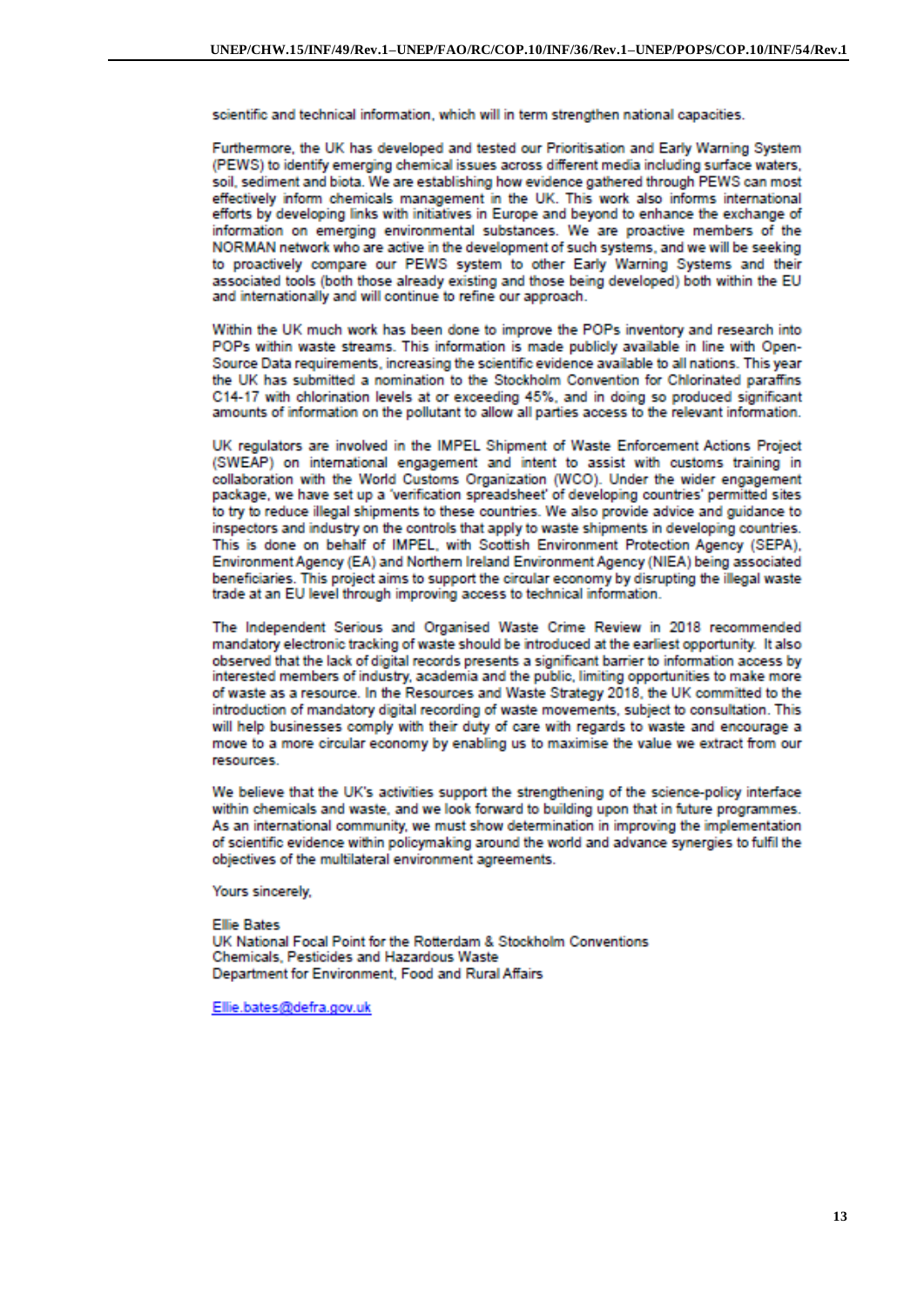## **United Republic of Tanzania**

## **25 June 2020**

### **Basel Convention:**

The Government has involved key stakeholders including Academia in the review of the Environmental Management (Hazardous Waste Control and Management) Regulations 2009 which led to the development of the revised Environmental Management (Hazardous Waste Control and Management) Regulations, 2019.

### **Rotterdam Convention:**

Revised National Environmental Policy of 2020 and National Strategy for Sound Management of Chemicals and Hazardous Waste 2020 – 2025 Development of an online Chemicals and Waste Management Information System (CWIMS).

### **Stockholm Convention:**

The Government has involved key stakeholders including Academia in the review of the Environmental Management (Hazardous Waste Control and Management) Regulations, 2009 which led to the development of the revised Environmental Management (Hazardous Waste Control and Management) Regulations, 2019. Revised National Environmental Policy of 2020 and National Strategy for Sound Management of Chemicals and Hazardous Waste 2020 – 2025 Development of an online Chemicals and Waste Management Information System (CWIMS).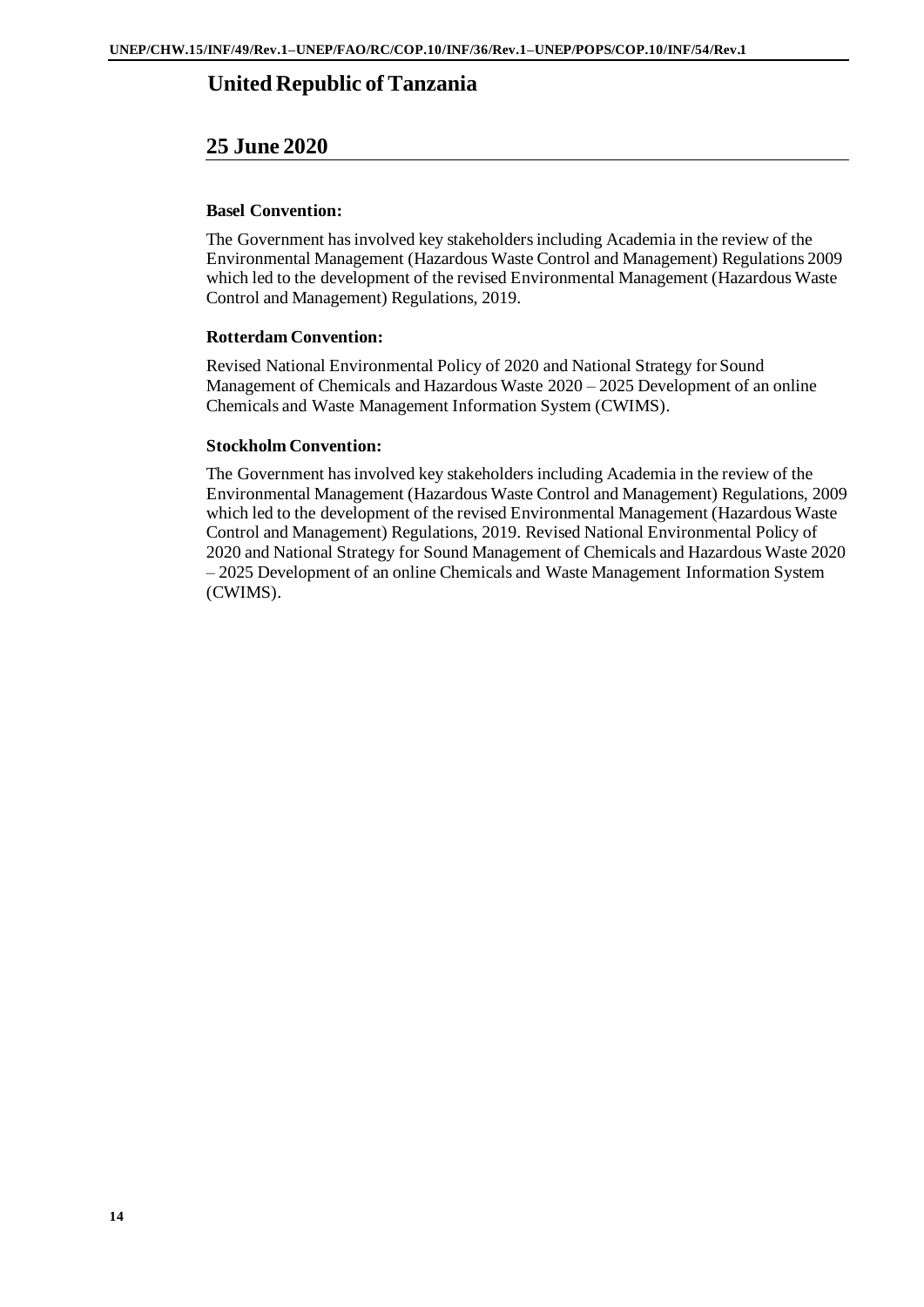# **Annex III**

# **From Science to Action under the Basel, Rotterdam and Stockholm conventions**

# **Contents**

| 1.                                                                                                                         | Introduction                                                                                |                                                                                                                 | 16 |
|----------------------------------------------------------------------------------------------------------------------------|---------------------------------------------------------------------------------------------|-----------------------------------------------------------------------------------------------------------------|----|
| 2.                                                                                                                         | What are the existing mechanisms for science-policy interface under the BRS conventions? 17 |                                                                                                                 |    |
|                                                                                                                            | 2.1                                                                                         | The Basel Convention                                                                                            | 17 |
|                                                                                                                            | 2.2                                                                                         | The Rotterdam Convention                                                                                        | 19 |
|                                                                                                                            | 2.3                                                                                         | The Stockholm Convention                                                                                        | 22 |
|                                                                                                                            | 2.4                                                                                         | Opportunity for collaboration                                                                                   | 25 |
| Strengthening the science-policy interface at the international level for sound management of<br>3.<br>chemicals and waste |                                                                                             |                                                                                                                 | 26 |
|                                                                                                                            | 3.1                                                                                         | A possible new interface between science and policy                                                             | 26 |
|                                                                                                                            | 3.2                                                                                         | Important elements in strengthening the science-policy interface for sound management<br>of chemicals and waste | 27 |
| 4.                                                                                                                         | Strengthening science-based decision making a the national level for sound management of    |                                                                                                                 |    |
|                                                                                                                            |                                                                                             | chemicals and waste                                                                                             | 30 |
| Reference                                                                                                                  |                                                                                             |                                                                                                                 | 33 |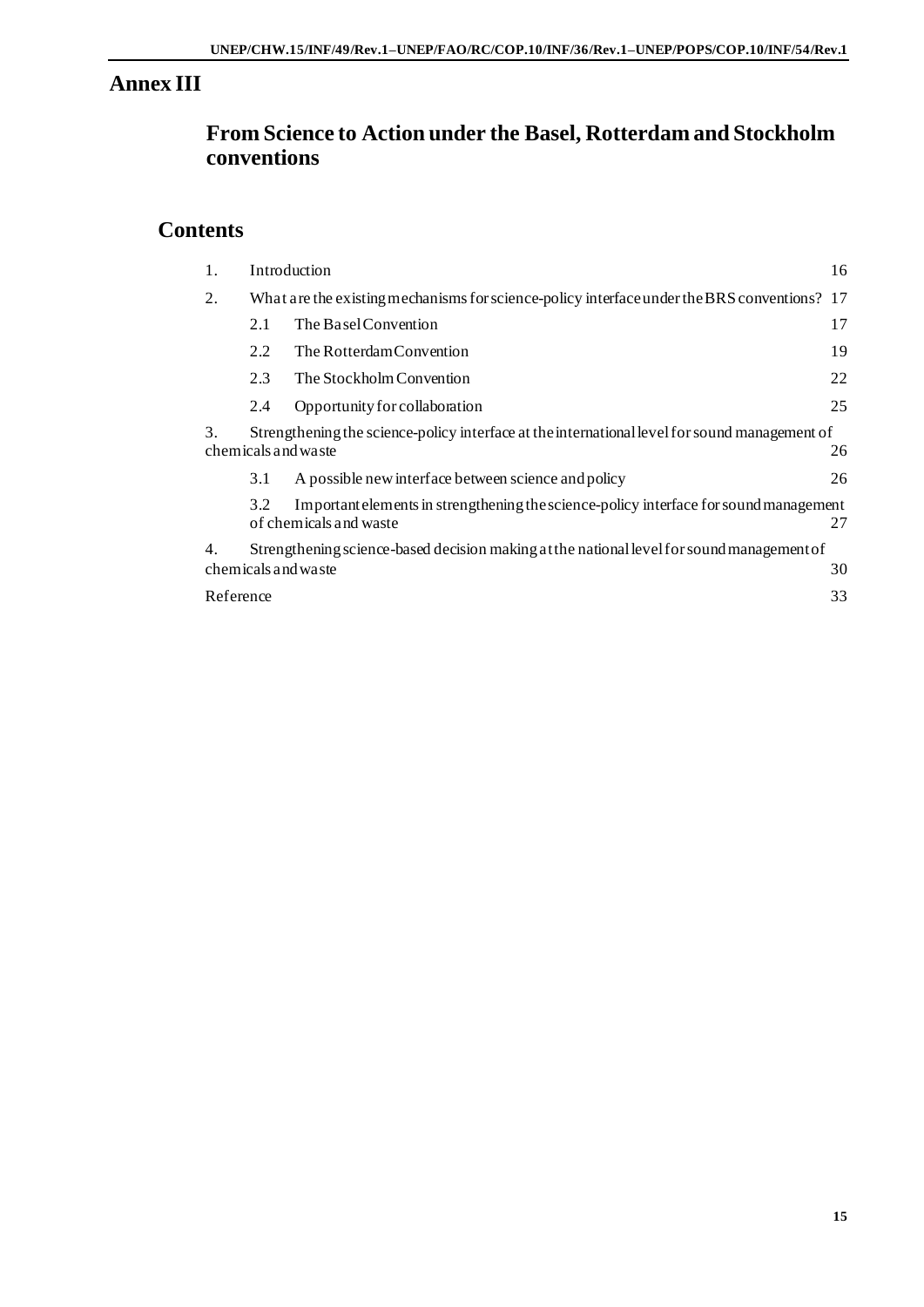## **1. Introduction**

1. In 2019, the United Nations Environment Assembly adopted resolution 4/8 on sound management of chemicals and waste which, *inter alia*, notes that "the production and use of chemicals globally is expected to increase threefold and that the global use of materials will more than double by 2050" and emphasizes "the importance of strengthening the science-policy interface and the global evidence base for chemicals" (UNEP/EA.4/Res.8). Furthermore, in 2019 the conferences of the Parties to the Basel, Rotterdam and Stockholm (BRS) conventions requested the Secretariat to undertake capacity-building and training activities to support Parties in science-based decision-making and action in the implementation of the BRS conventions.

2. The 2022 resolution adopted by UNEA-5 to establish a science-policy panel to support action on chemicals, waste and pollution (UNEP/EA.5/Res.8) reflects widely concerns about the impact of pollution on human health and the environment. These concerns are shared by the BRS conventions, multilateral environmental agreements which share the common objective of protecting human health and the environment from hazardous chemicals and wastes.

3. This document outlines the role of BRS conventions in global governance of chemicals and waste, identifies possible synergies between existing mechanisms of the BRS conventions and a future science-policy panel, and – drawing on the experience of these conventions – offers some suggestions for stakeholders to consider as they plan a new science policy panel to contribute further to the sound management of chemicals and waste and prevent pollution.

4. All three of the BRS conventions were designed to position evidence at the heart of their decision-making. Over the years, each of these conventions has faced new and emerging environmental challenges, and in the process of responding, has strengthened its work to integrate new expertise into decision-making, involve stakeholders, and build networks and partnerships for sciencebased action.

5. With distinct mandates to address different causes and consequences of chemical pollution, the BRS conventions tackle the full life-cycle of toxic chemicals, including the production, use and disposal of persistent organic pollutants, international trade in hazardous pesticides and industrial chemicals, and the transboundary movements and disposal of hazardous wastes. As our understanding of these issues has developed, thanks to growing experience, advancing research, and improvements in data collection, interconnections among the three conventions have become increasingly obvious, and Parties have worked to enhance cooperation and coordination of these three multilateral environmental agreements. In parallel and with close coordination where needed, the BRS conventions f acilitate evidence-based policymaking, ensuring that policy actions are based on scientific data and analysis of risks posed by chemicals and waste.

6. Studies indicate that both chemical pollution and waste generation are increasing at exponential rates, with an estimated 350,000 synthetic chemicals currently registered for production and use around the world (Wang et al. 2020). The individual and collective impact of these chemicals, many of which persist in the environment for many years, is significant and yet frequently less publicly salient than other major environmental challenges, including climate change and biodiversity loss. One recent analysis indicates that growth in "synthetic chemical production and diversification, particularly within the developing world, outpaced these other agents of global change" (Bernhardt et al. 2017). Another set of experts warns that "anthropogenic chemical pollution has the potential to pose one of the largest environmental threats to humanity" (Naidu et al. 2021). UNEP has also acknowledged the urgency of addressing pollution, characterizing the interconnected threats posed by pollution and waste, nature and biodiversity loss, and climate change as a "triple planetary crisis" driven by unsustainable production and consumption.

7. The chemicals and waste issue area is broad, encompassing the full life cycle of both natural and synthetically produced industrial chemicals and pesticides; the mining, use and waste management of elements such as mercury; and the disposal and management of waste materials which pollute our air, land and waterways both in their original forms and as they break down over time. Effective action to address plastic pollution, for example, requires not only improved environmentally sound waste management, but also sound management of chemicals in plastics. Furthermore, many argue that managing the impact of plastic pollution will require action upstream, including at the production stage. As such, the challenges posed throughout the lifecycle of chemicals are multifaceted and require a holistic response. Different aspects of plastic pollution issues are currently being considered under both the Basel Convention and the Stockholm Convention. UNEA-5 also decided to begin negotiations to establish a new international legally binding instrument to address plastic pollution; the work of this international legally binding instrument, should it be created, would have close connections to the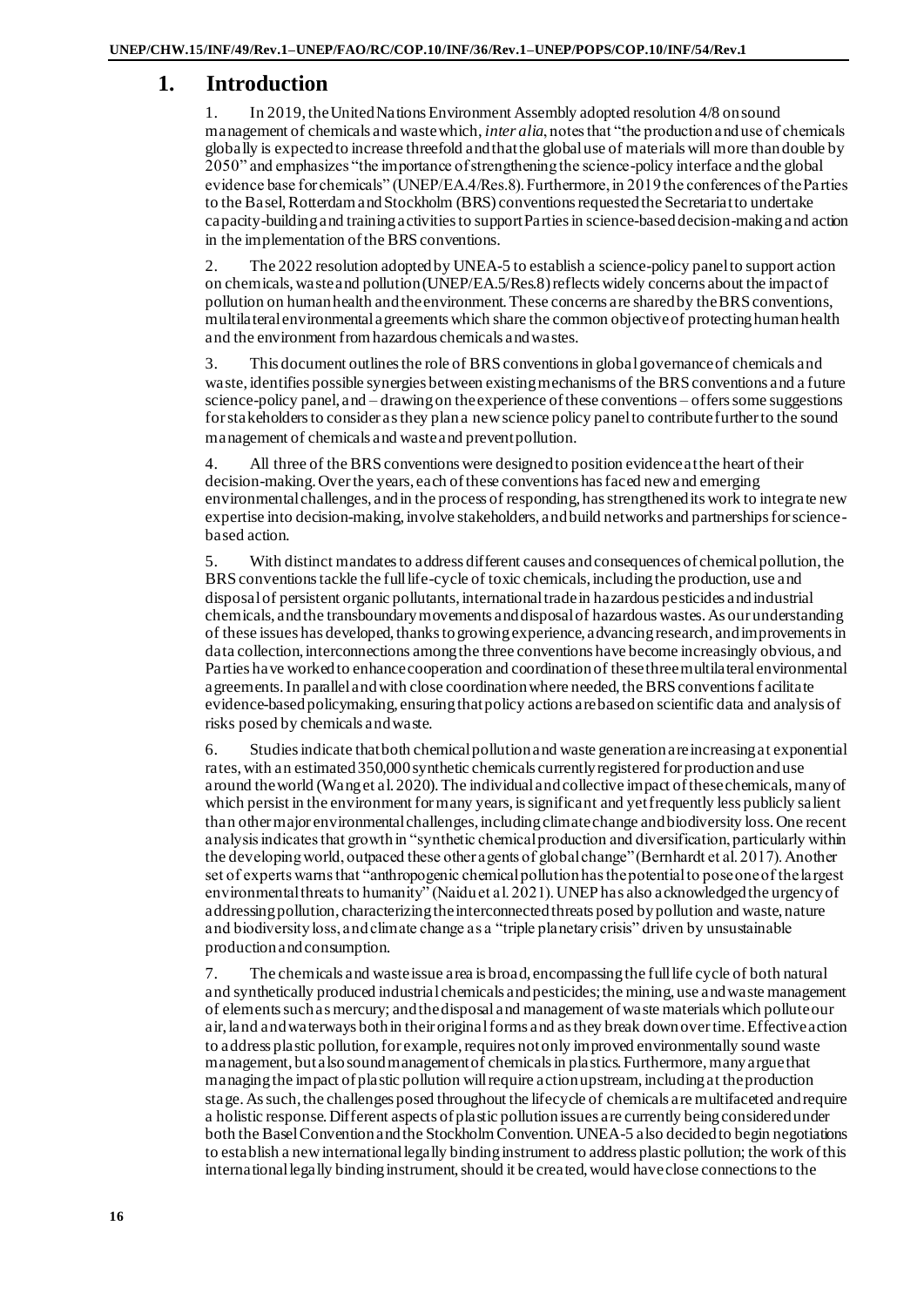work of existing multilateral environmental agreements that are designed to address certain facets of these issues.

8. As the interconnections among critical environmental challenges become increasingly clear, delegates to UNEA-5 recognized a need to create a new science-policy body that will take a holistic approach to the multifaceted and diverse issues related to the sound management of chemicals and waste and prevention of pollution.

9. As the global community considers developing a science-policy panel, it can draw on examples of current, successful interfaces between science and policy. It must also carefully consider the relationship between a possible new science policy interface and existing mechanisms for sciencepolicy work, ensuring that the body works effectively and efficiently with these mechanisms. Drawing on the experiences of the different mechanisms for ensuring science-based decision-making and promoting the evidence-based implementation of policies at the national and regional levels, it is essential to recognize the importance of precautionary approach, as well, and the ways in which the Stockholm and Rotterdam conventions, in particular, have addressed uncertainty and/or gaps in information.

10. The BRS conventions have lengthy track records of successful action to manage the threats to human health and the environment posed by some chemicals and wastes. The conventions, and their relevant technical bodies, play crucial roles in the global governance of hazardous substances. All three conventions are science-based, and different types of data and evidence inform the policy goals and decisions taken by Parties to the respective agreements. However, it is important to note that science is not a monolith, and it plays different roles in supporting the implementation of each agreement. As such, these conventions are well positioned to offer lessons that could support considerations of potential design elements of a possible new science-policy interface.

# **2. What are the existing mechanisms for science-policy interface under the BRS conventions?**

11. The BRS conventions are three of the primary multilateral mechanisms for coordinated global action to address the impacts of chemical pollution on human health and the environment. Each of these legally binding treaties is designed to address a different facet of the production, use and disposal of chemicals of global concern, with the aim of protecting human health and the environment from the impacts of exposure to chemical and waste pollution. Science is a core component of each of these multilateral environmental agreements, informing technical experts', policymakers' and other stakeholders' evaluation of problems, formulation of recommendations and policy responses, and supporting implementation by Parties and other stakeholders at the regional and national levels.

12. The BRS conventions have been working at the interface of science and policy since their establishment, meeting new challenges and emerging trends in their respective areas of responsibility for management of chemicals and waste. Each of these conventions is structured to ensure that science plays a significant role in policymaking; as such, stakeholders can draw lessons from the successes and challenges Parties, technical experts, and diverse stakeholders have dealt with as they have worked to fulfill the objectives of each of these conventions.

13. Several mechanisms have been created to facilitate science-based decision-making under the BRS conventions. These mechanisms, many of which are critical elements of the decision-making processes under these conventions, are outlined below.

### **2.1 The Basel Convention on the Control of Transboundary Movements of Hazardous Wastes and their Disposal**

14. The creation of the Basel Convention on the Control of Transboundary Movements of Hazardous Wastes and their Disposal was triggered by discoveries that waste disposal operators were dumping wastes from developed countries in developing countries. Specifically, these operators were circumventing tightening environmental regulations and increasing costs of disposal in developed countries by depositing hazardous wastes in countries with limited environmental regulations and/or enforcement. The dumped hazardous waste released toxic chemicals into the environment, endangering humans and ecosystems. There are several cases of illegal dumping which have caused deaths and serious health consequences for people who are exposed to the waste.

15. Most hazardous waste is generated in industrialized countries, and the amounts of waste generated each year have increased significantly over time. In a 2018 World Bank study, Kaza et al. find that the pace of waste generation will be double that of population growth by 2050. Disposal of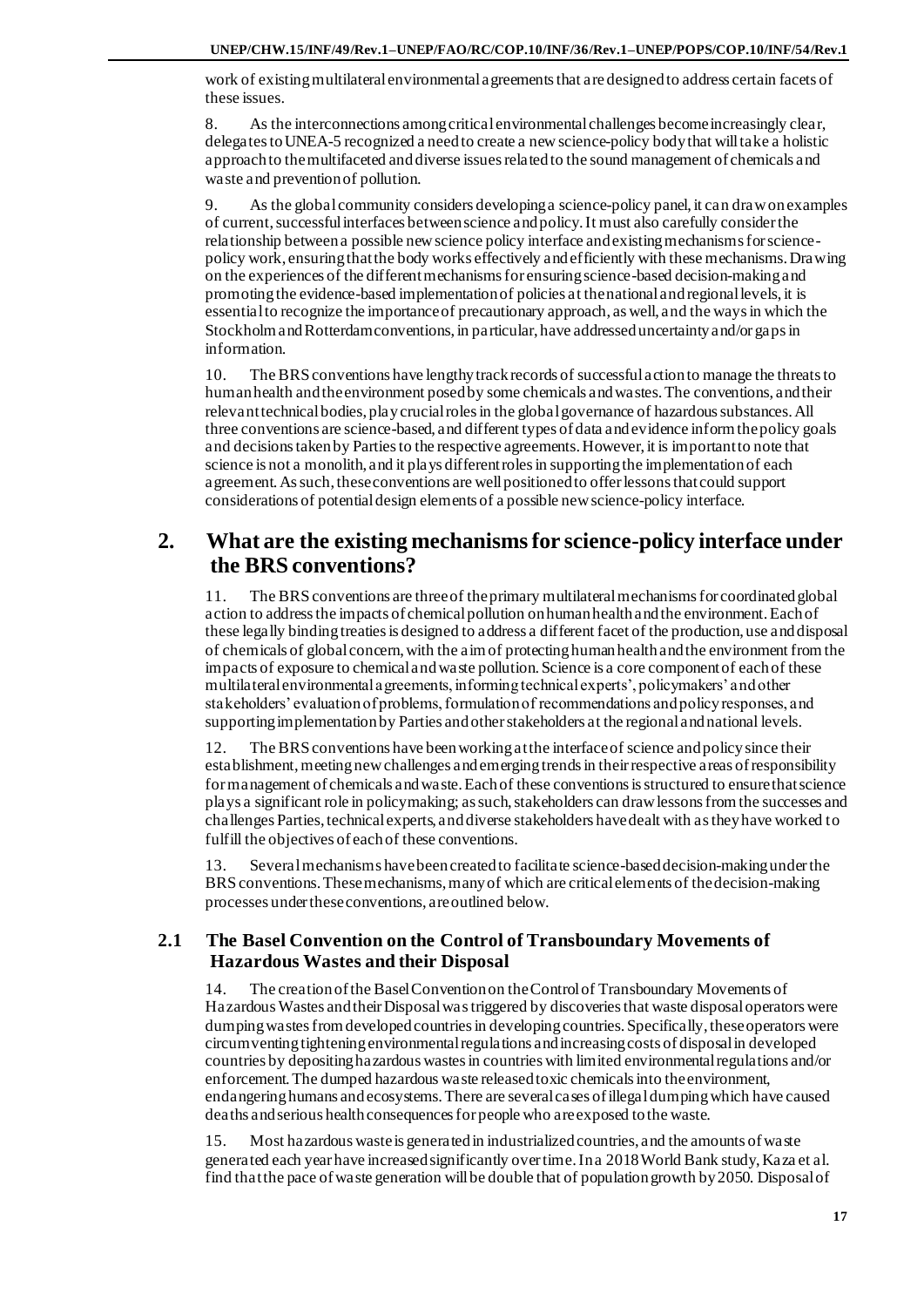waste is both costly and technically complex, and toxic chemicals are often released into the environment during disposal and recycling of products such as medical equipment, electronics, and other common goods. Electronic waste, for example, often contains lead, chromium, and brominated flame retardants (Selin 2010). Waste is a significant problem for all countries, and strong global governance of the transport and disposal of such wastes is essential to combat dangerous, illegal dumping and transfers of waste from North to South. This "toxic trade" led to the negotiation of the Basel Convention, which was adopted in 1989 and entered into force in 1992. There are currently 189 Parties to this agreement.

16. The objective of the Basel Convention is to protect human health and the environment from the adverse effects of hazardous waste. It addresses a broad range of wastes defined as hazardous, including industrial, agrochemical, medical and plastic waste, as well as household waste and incinerator ash. To achieve its objective, the Basel Convention aims to:

(a) Reduce the generation and promote environmentally sound management of hazardous wastes in the locations in which they are disposed;

(b) Restrict transboundary movements of hazardous wastes, except where such movements are perceived to be in accordance with: 1) the principles of environmentally sound management and 2) a regulatory system applying to cases where transboundary movements are permissible.

17. To achieve these objectives, the Basel Convention requires Parties to observe fundamental principles of environmentally sound waste management. It also establishes a mandatory prior informed consent (PIC) procedure, by which exporting Parties must notify prospective importing and transit states and request their permission to transport the wastes through/to their territories. Movement of the wastes may only take place when all States involved in this process have given their written consent. Furthermore, Parties are not permitted to export wastes to countries that are not Party to the Convention, or to allow imports from non-Parties; nor are any Parties allowed to transport hazardous wastes to Antarctica.

Importantly, the Basel Convention declares that Parties consider illegal traffic in hazardous or other wastes to be criminal. It requires Parties to implement and enforce the provisions of the Basel Convention, including by taking measures to prevent and punish conduct that contravenes these provisions. Furthermore, the Basel Convention includes a range of provisions for information exchange between Parties, as well as technical assistance for developing countries.

18. Since its adoption, the Basel Convention has evolved and expanded, as Parties have sought to strengthen the implementation and rise to new challenges. Key developments include the 2019 entry into force of the Ban Amendment, which prohibits exports of all hazardous wastes covered by the Convention from member states of the European Union, Organization for Economic Cooperation and Development (OECD), and Lichtenstein to all other countries. Also in 2019, at its fourteenth meeting, the Conference of the Parties to the Basel Convention adopted amendments to the Annexes II, VIII and IX with the objective of strengthening control of transboundary movements of plastic waste. Together, these amendments address the scope and types of plastic waste which are presumed to be hazardous and therefore subject to the PIC procedure. These amendments took effect in January 2021.

#### **Science and the Basel Convention**

19. Science plays a critical role in the ongoing development and implementation of the Basel Convention, particularly with regard to the scope of the agreement, definitions of different kinds of waste, and development of technical guidelines for environmentally sound management of waste. The last point is particularly important - a crucial contribution of the Basel Convention to management of hazardous wastes is the work it undertakes to set these standards. While they are not legally-binding, these guidelines set a baseline that countries can use to ensure their policies meet the threshold required by the Basel Convention. The guidelines are designed to support developing countries, in particular.

20. The development of the draft technical guidelines falls to the Open-Ended Working Group (OEWG), a key subsidiary body to the Conference of the Parties to the Basel Convention. Unlike the Rotterdam and Stockholm Conventions, the Basel Convention does not have a dedicated scienceadvisory body; rather the OEWG has a broad mandate to address a range of issues associated with implementation of the convention. Specifically, this body is mandated to:

Assist the COP in developing and continuously reviewing the implementation of the Convention's work plan, operational policies and decisions taken by the COP for implementation of the Convention;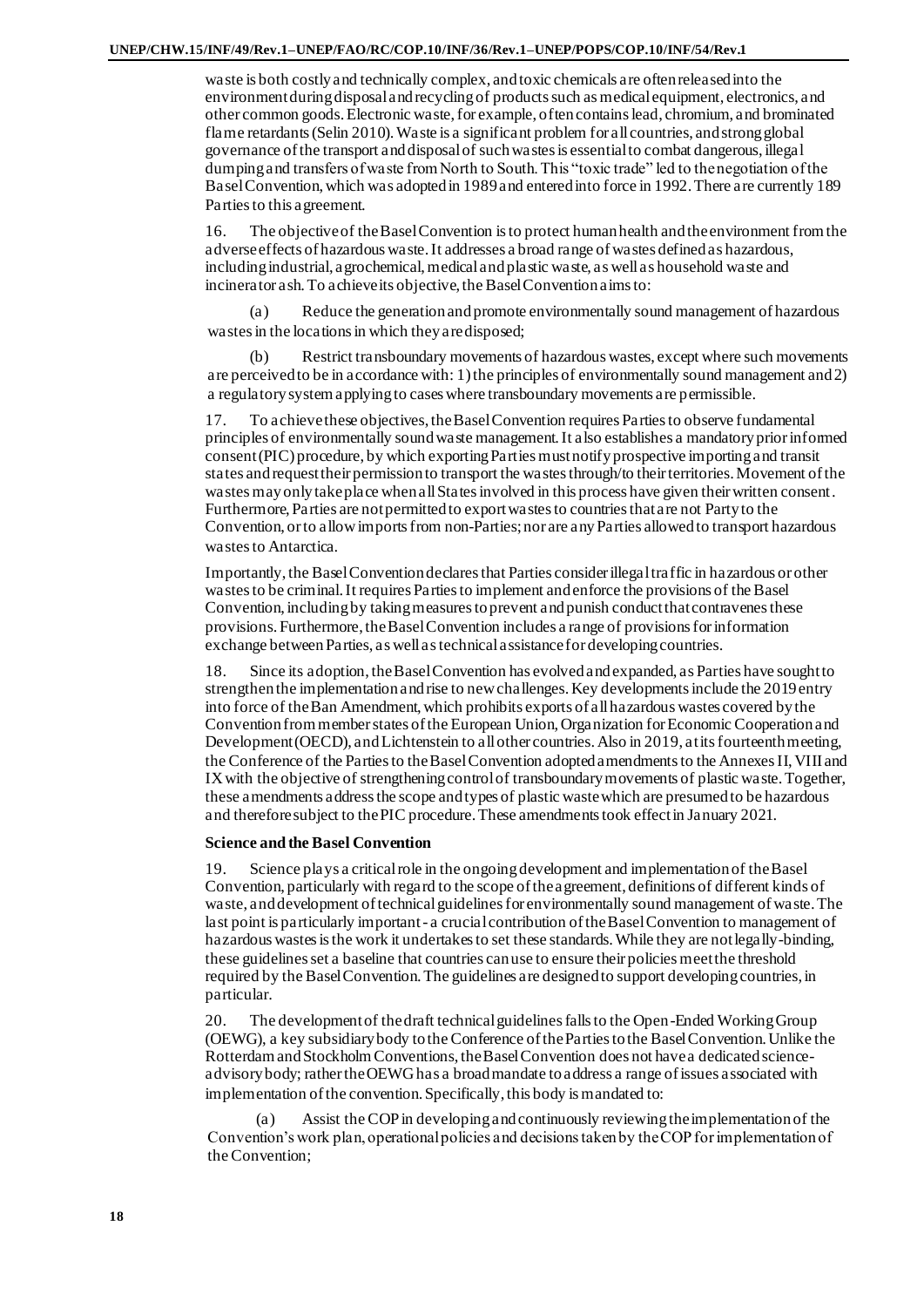(b) Consider and advise the COP on a range of issues, including those relating to policy, technical, scientific, legal, institutional, administration, finance, budgetary and other aspects of implementation of the Convention. This work includes: 1) identifying specific needs of regions and subregions for training and technology transfer and 2) considering ways and means of ensuring the establishment and functioning of the Basel Convention Regional Centres for training and technology transfer;

(c) Prepare its work plan for consideration by the COP and report to the COP its activities.

21. The work of the OEWG is supported by experts with relevant technical expertise for a given area of work. In keeping with the interdisciplinary nature of the OEWG's responsibilities, it relies on input from experts with specialist competency that is categorized as either technical or legal. Legal experts contribute to the implementation of the Convention, while the technical experts contribute to development of the evidence-based policies such as the technical guidelines on specific wastes streams or disposal operations.

22. While the technical guidelines are drafted by experts, they must be discussed and approved by the COP. Existing guidelines address issues including, *inter alia*: waste containing persistent organic pollutants (POPs); e-waste; wastes consisting of, containing or contaminated with mercury or mercury compounds; plastic waste; biomedical and healthcare wastes; recycling/reclamation of metals and metal compounds; and the environmentally sound co-processing of hazardous wastes in cement kilns.

#### **Information sharing and awareness raising at the local, national and regional levels**

23. As noted above, the Basel Convention has established regional or sub-regional centres for training and technology transfer. These Regional and Coordinating Centres for Capacity Building and Technology Transfer are designed to cater to the specific needs of different regions and sub-regions as they deal with the specific circumstances and challenges that shape their work toward minimization and environmentally sound management of hazardous and other wastes. To date, there are fourteen regional centres, all of which operate under the authority of the COP. These centres carry out a range of tailored training and capacity building activities and have been established in either intergovernmental or national institutions with the expertise and capacity to provide technical assistance and capacity building. More information on their activities can be found here: [http://www.basel.int/tabid/2334.](http://www.basel.int/tabid/2334)

### **2.2 The Rotterdam Convention on the Prior Informed Consent (PIC) Procedure for Certain Hazardous Chemicals and Pesticides in International Trade**

24. Exponential growth in the production and use of synthetic chemicals since the 1970s has resulted in dramatic increases in trade in both developed and developing countries, but the negative impacts have been particularly acute in countries that lack the capacity to monitor the import and use of hazardous chemicals in their territories. While deployment of pesticides in many developing countries protected millions from vector-borne diseases and boosted agricultural productivity, use of these pesticides was not strictly controlled, endangering the people exposed to inappropriate levels of these substances. In an effort to enhance information exchange and raise awareness of the impacts of these substances, the Rotterdam Convention on the Prior Informed Consent (PIC) Procedure for Certain Hazardous Chemicals and Pesticides in International Trade was negotiated. The Rotterdam Convention, adopted in 1998, is designed to facilitate information exchange among countries about chemicals that pose risks to human health and/or the environment. The Convention, which is supported by a secretariat hosted jointly by the UN Environment Programme and the FAO, entered into force in 2004 and currently has 165 Parties.

25. The Rotterdam Convention aims to:

(a) Promote shared responsibility and cooperative efforts among Parties in the international trade of certain hazardous chemical; and

(b) Contribute to the environmentally sound use of those hazardous chemicals, by facilitating information exchange about their characteristics, by providing for a national decisionmaking process on their import and export, and by disseminating those decisions to Parties to the Convention.

26. By creating legally binding obligations for the implementation of the Prior Informed Consent (PIC) procedure, this Convention enables importing Parties to refuse shipments containing chemicals listed under the Convention. Countries that are exporting listed substances are required to notify importing countries and obtain explicit permission prior to exporting the hazardous chemicals. In addition to serving as a mechanism for Parties to exchange information about hazardous substances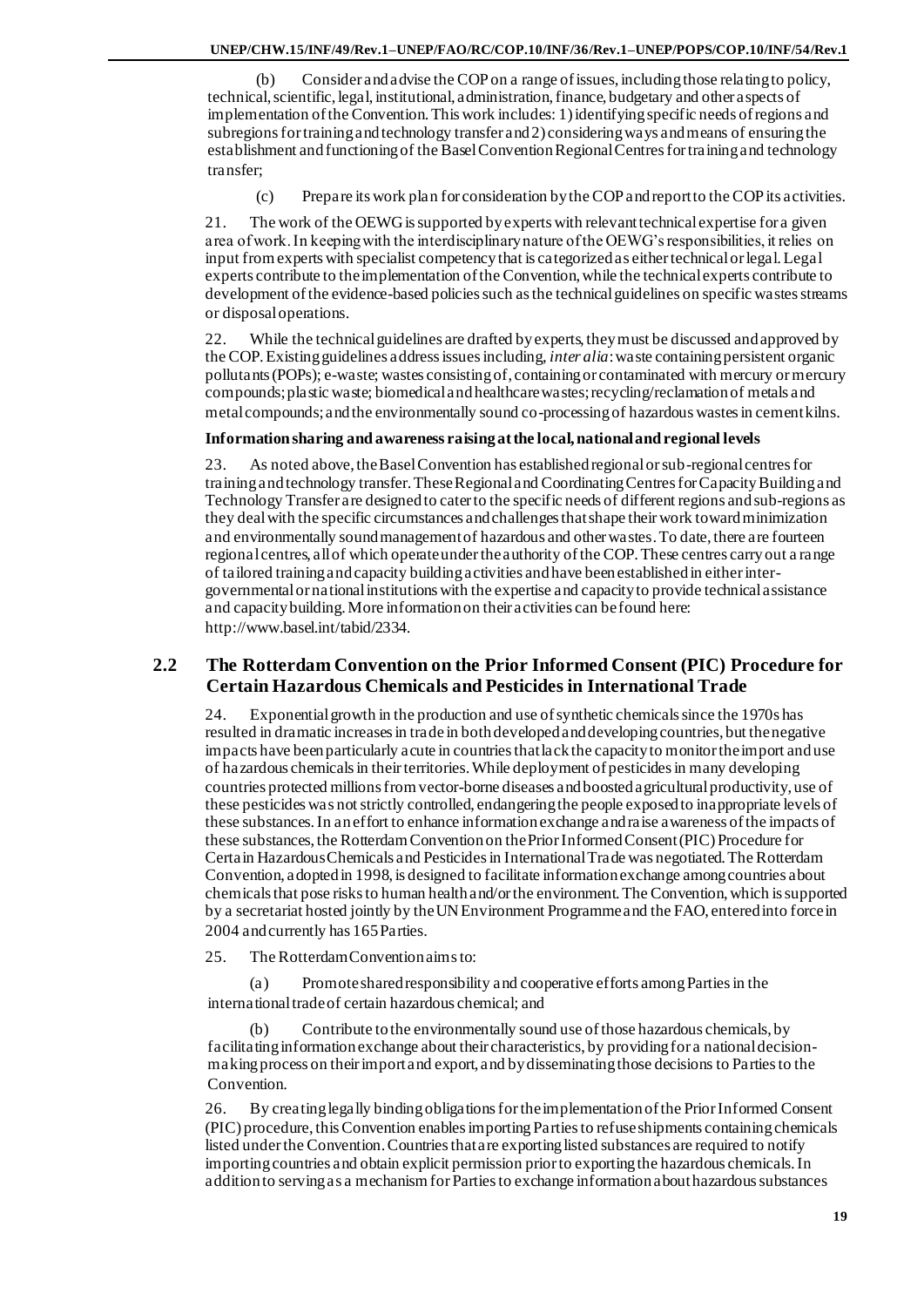prior to trade in these chemicals, the Rotterdam Convention also includes a mechanism for ensuring that exporting Parties comply with the decisions of importing Parties.

27. Specifically, the Rotterdam Convention requires Parties that have taken final regulatory action to ban or severely restrict any chemical to notify the Secretariat no later than 90 days after the regulatory action has taken effect. The Convention defines "final regulatory action" as one that does not require subsequent regulatory action, and which either prohibits all uses of the chemical or eliminates virtually all uses of the substance. Importantly, these final regulatory actions must have been taken in order to protect human health and/or the environment. The process for reviewing and listing a substance under the Rotterdam Convention is delineated below, with a more detailed description of the role of science in the work of this Convention.

28. Furthermore, any Party that is a developing country or country with an economy in transition can propose a severely hazardous pesticide formulation for listing. The Committee screens these proposals against the criteria in Annex IV. As defined in the Convention text, a severely hazardous pesticide formulation is "a chemical formulated for pesticidal use that produces severe health or environmental effects observable within a short period of time after single or multiple exposures, under conditions of use" in its territory (Rotterdam Convention Article 2(d)). In other words, developing countries or countries with economies in transition can submit proposals to list SHPFs in Annex III because they are unsafe in the conditions of use in low- and middle-income countries. These proposals are based on reports of poisoning incidents. This measure is designed to protect agricultural and other workers who may have limited or no access to protective personal equipment, may not have access to labels with proper usage information (e.g., in cases where chemicals are repackaged for informal sale in small quantities), or may be unable to read warning labels.

29. The PIC procedure applies to chemicals listed in Annex III of the Rotterdam Convention, which includes pesticides, industrial chemicals, and severely hazardous pesticide formulations (SHPFs). Currently, 53 chemicals are listed in Annex III, including 35 pesticides, 16 industrial chemicals, and 1 substance that is categorized as both a pesticide and industrial chemical.

#### **Science and the Rotterdam Convention**

30. Like the Basel and Stockholm conventions, the Rotterdam Convention was designed to ensure that its policy decisions are evidence-based. As such, all proposals to list substances under the Convention are first reviewed by the Chemical Review Committee, which serves as a science advisory body that is subsidiary to the COP.

31. The Chemical Review Committee is tasked with reviewing notifications of final regulatory action against the criteria set out by the Convention in Annex II (for chemicals) and IV (for severely hazardous pesticide formulations (SHPFs) and making recommendations to the COP. As such, this science-advisory body is composed of 31 government-designated experts in chemical management. Experts are nominated by Parties and confirmed by the COP, which considers the need for diversity in gender and geographic representation. Each member serves a term of four years, with no more than two consecutive terms. The rotation of membership is staggered to ensure some continuity within the Committee, with half of the members rotating off the Committee every two years.

32. The Chemical Review Committee carries out a multi-stage review process to determine whether a notification of final regulatory action to ban or severely restrict a chemical fulfills the requirements of Annex I (information requirements for notifications made pursuant to Article 5) and the criteria set out in Annex II (criteria for listing banned or severely restricted chemicals in Annex III) or whether a proposal to list a severely hazardous pesticide formulation contains the required information and meets the criteria set out in Annex IV (information and criteria for listing severely hazardous pesticide formulations in Annex III). The Committee's decision and rationale for its conclusion as to whether the criteria are fulfilled will be included in the report of the meeting.

33. Proposals to include chemicals under Annex III are submitted to the CRC for review, and the final decision on whether to list a given chemical in Annex III is taken by the COP. There are two ways to trigger the addition of new chemicals to Annex III. For pesticides and industrial chemicals, all Parties must notify the Secretariat of any regulatory action they have adopted domestically to ban or severely restrict a chemical for environmental or health reasons. When the Secretariat receives two notifications of final regulatory action from two different PIC regions (Africa, Asia, Europe, Latin America and the Caribbean, Near East, North America, and Southwest Pacific) that meet the criteria established in Annex I to the Convention (which describes properties, identification, and uses of the chemical and information on the regulatory action), it forwards the notifications to the CRC. The Committee then screens the notifications according to the criteria contained in Annex II. If the CRC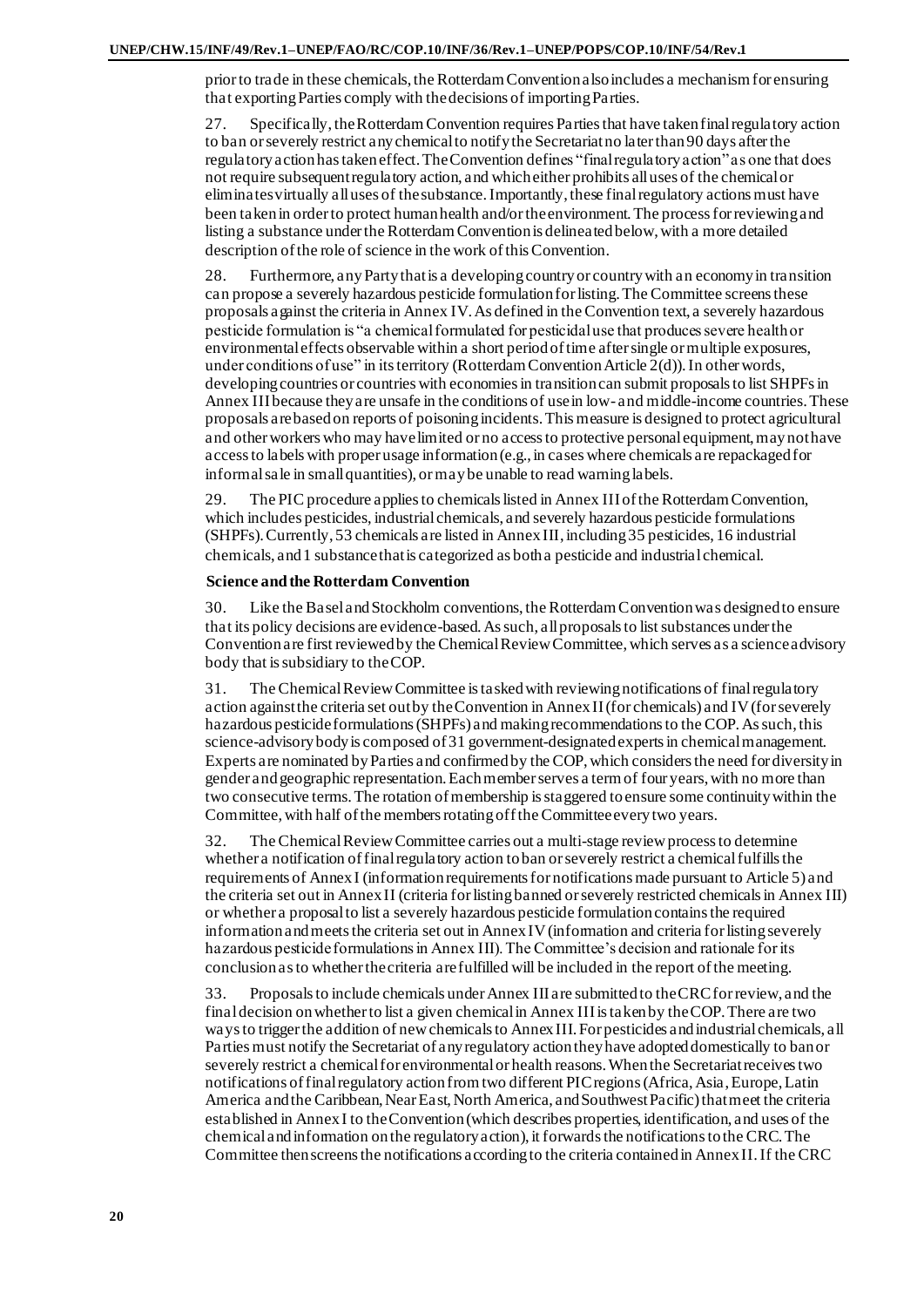finds the criteria are met, it recommends listing the chemical in Annex III and prepares a decision guidance document (DGD) for consideration by the COP.

34. While decision-making takes place during the meetings of the Chemical Review Committee, substantial work is carried out intersessionally to prepare documentation for the Committee's consideration. In full, there are seven steps in Chemical Review Committee's process, as the Committee has outlined in a flowchart (see the Handbook of Working Procedures and Policy Guidance for the Chemical Review Committee, available here[: http://www.pic.int/tabid/1060](http://www.pic.int/tabid/1060)).

35. These steps can be summarized as follows:

(a) The Secretariat forwards verified notifications/proposals to CRC members via email.

(b) Members of the CRC provide comments on the documentation and establish a task group for further work on the notifications/proposals

At the next meeting of the CRC, the task group presents the notification in full for consideration by the Committee.

(d) When the Committee decides a chemical fulfills the relevant requirements of the Convention, it forms a drafting group to prepare an internal proposal for a recommendation.

(e) During the intersessional period, this internal proposal is circulated to CRC members and observers (e.g., Parties, intergovernmental organizations, and representatives of civil society groups and industry) for comments.

(f) The drafting group will incorporate comments from CRC members and take note of comments from observers. It will prepare a draft decision guidance document for consideration at the next meeting of the CRC.

(g) If the draft decision guidance document is adopted by the Committee, the CRC will forward its recommendation and decision guidance document to the COP for consideration at its next meeting.

36. The decision guidance document defines the chemical that is being listed, setting out information including its hazard classification and possible alternatives. This document is not updated or revised following its adoption and is not intended to be the sole source of information about the chemical. These decision guidance documents are available on the Rotterdam Convention website for stakeholders' reference[: http://www.pic.int/tabid/2413.](http://www.pic.int/tabid/2413)

37. It is important to note that the COP to the Rotterdam Convention does not always accept the recommendations of the CRC. For example, in five cases the COP has agreed that chemicals recommended for listing fulfill the criteria but has not agreed to subject them to the PIC procedure. These chemicals include the herbicide acetochlor, the pesticide carbosulfan, and chrysotile asbestos and two severely hazardous pesticides formulations: fenthion (ultra-low-volume (ULV) formulations at or above 640 g active ingredient/L) and liquid formulations (emulsifiable concentrate and soluble concentrate) containing paraquat dichloride at or above 276 g/L, corresponding to paraquat ion at or above 200 g/L. In each case, the chemical is widely used and economically valuable to multiple Parties to the Rotterdam Convention. This illustrates the intersection of political/economic concerns with science-based evaluation of risks. While listing a substance in the Rotterdam Convention is designed to facilitate information exchange and does not constitute a ban on production or trade, interviews with some government and private sector stakeholders have reflected concerns that listing a substance under the Rotterdam Convention will dampen demand for the substances or products which contain them.

#### **Information sharing and awareness raising activities at the local, national and regional levels**

38. Several activities are carried out under the auspices of the Rotterdam Convention to enhance implementation, raise awareness, and build capacity for chemicals management where needed.

(a) PIC Circular: The PIC Circular is the key mechanism for sharing information about the notifications. Compiled by the Secretariat and distributed to Parties and stakeholders each June and December, this critical document provides Parties and other stakeholders with up-to-date information about any decisions taken by the COP, including the addition of new chemicals to the Convention; it also provides a comprehensive summary of the status of all proposals and notifications received since 1998.

(b) Capacity-building initiatives and training opportunities: The Rotterdam Convention carries out a wide range of capacity-building activities each year, including webinars, on-site workshops, and – in partnership with external stakeholders from academia, civil society, ministerial departments, and intergovernmental organizations – facilitates country-specific projects designed to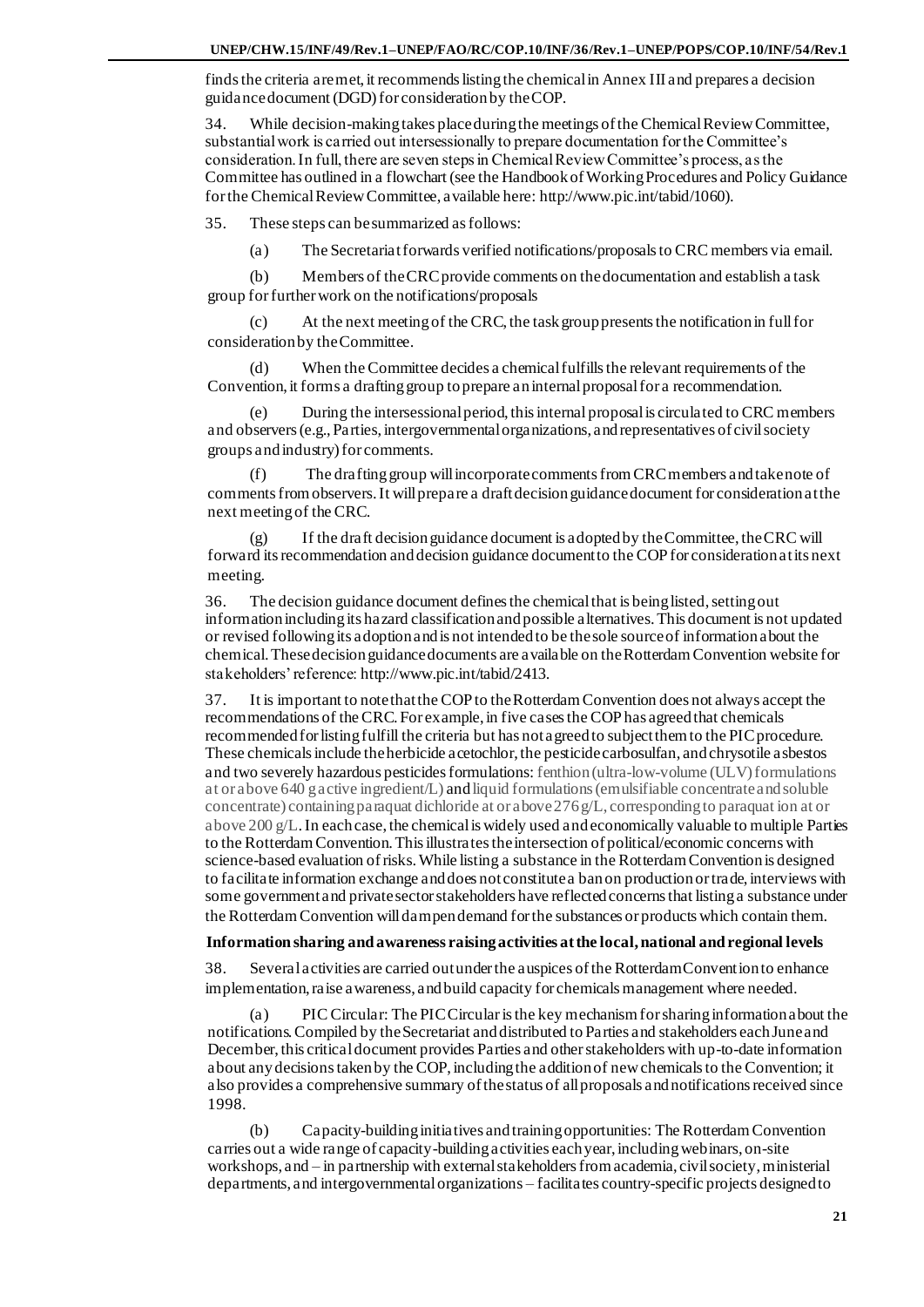enhance sustainability. More information about these projects can be found here: <http://www.pic.int/tabid/8593>.

39. These activities are designed to ensure that the stakeholders at different levels are able to access information about the substanceslisted in the Rotterdam Convention and translate that information into action at the local level, where it will have the most impact on environmental protection and workers' safety.

### **2.3 The Stockholm Convention on Persistent Organic Pollutants**

40. The Stockholm Convention on Persistent Organic Pollutants (POPs), which was adopted in 2001 and entered into force in 2004, aims to protect human health and the environment from the threats posed by this specific category of global pollutants. POPs are carbon-based chemicals that are toxic to humans and wildlife. Because they can be carried long distances on air and water currents, they are found in areas of the world far from the source of their release into the environment. Thus, global cooperation is necessary to understand the impact of POPs and to effectively address this transboundary pollution problem.

41. To be categorized as a POP, the Stockholm Convention specifies that a chemical must demonstrate the following characteristics:

(a) Persistence: Once released into the environment, the chemical does not degrade for many years (decades or more). In the case of PFAS, a class of substances that is gaining public attention, they are so long-lasting that they are colloquially known as "forever chemicals.")

Bioaccumulation: As a result of their persistence, these chemicals accumulate in the fatty tissues of humans and other living organisms, increasing in concentration as they are passed upward through the food chain. Mammals pass concentrations of POPs in stored in their bodies to their offspring during gestation and through their lipid-rich breastmilk.

(c) Adverse effects: These chemicals are toxic to humans and wildlife and are associated with a range of adverse impacts on the health of living organisms (e.g., endocrine disruption, birth abnormalities, and population decline).

Long-range environmental transport: These chemicals are widely dispersed through the environment via soil, water and air. This is a crucial characteristic that necessitates global cooperation. Some of the highest concentrations of POPs are found in the Arctic Circle, where these substances are neither produced nor used.

42. The Stockholm Convention is a "living" treaty that was designed to enable Parties to add newly identified POPs over time. Since the Convention entered into force in 2004, Parties have added 18 POPs to the original 12 listed in the Annexes of the Convention. This flexibility enables the Convention to respond to new information and evolving scientific research into the growing number of synthetic chemicals that are produced and used around the world.

43. The Annexes themselves give Parties some flexibility in determining which control measures are appropriate for a given substance. This flexibility is an important feature of the Stockholm Convention, as it acknowledges the complexity of taking global action on substances that – while hazardous – may also be of vital social or economic importance, and for which substitutes may not yet be accessible or affordable (e.g., dichloro-diphenyl-trichloroethane, commonly known as DDT, which continues to be the single most effective, affordable and accessible means of malarial vector control).

44. The Annexes of the Stockholm Convention include the following:

(a) Annex A - Elimination: Production and use of the intentionally produced POPs listed in this Annex are prohibited, although Parties may request specific, time-limited exemptions for continued production and. When all exemptions have expired or been withdrawn, no new requests for exemptions may be made. Currently, Annex A contains 26 substances.

(b) Annex B – Restriction: Annex B was designed to restrict, rather than wholly eliminate, those chemicals which have been identified as POPs but, as noted above, are needed for critical uses such as disease vector control (in the case of DDT). This Annex allows for the registration of acceptable purposes for production and use of the listed POPs and enables Parties to request registration of specific exemptions for production and use. Substances listed in this Annex are heavily restricted, but the availability of acceptable purposes is not time limited. This Annex contains only two substances: DDT and the industrial chemical perfluorooctane sulfonic acid (PFOS), which is currently registered only for use in insect baits with sulfluramid (CAS No. 4151-50-2) as an active ingredient for control of leaf-cutting ants from *Atta*spp. and *Acromyrmex* spp. for agricultural use only.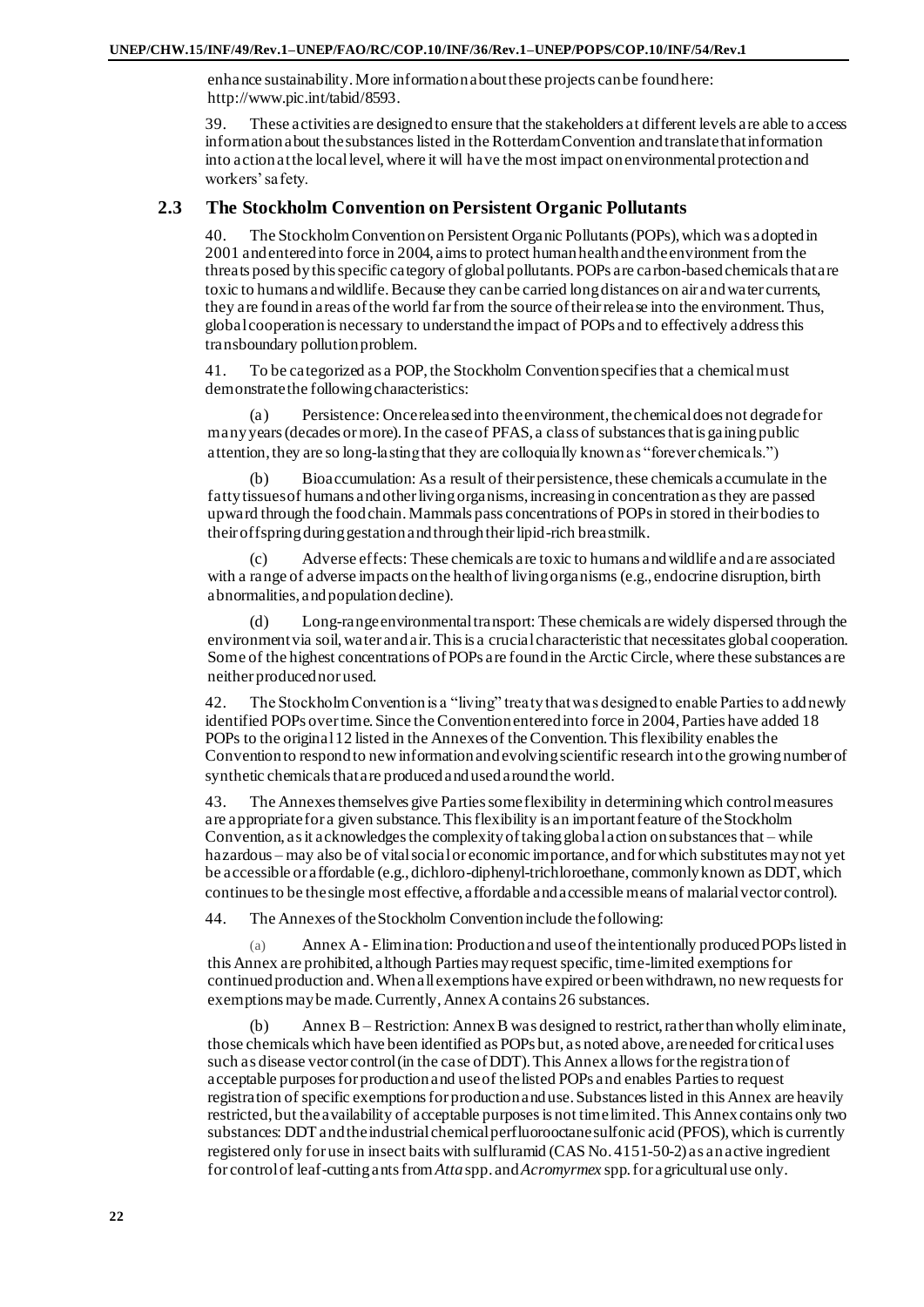(c) Annex C – Unintentional Production: This Annex contains those substances which are created unintentionally, usually as a by-product of another process (e.g., incineration of waste, specific chemical production processes that unintentionally produce POPs, textile and leather dyeing and finishing, etc.).

45. Parties may decide to list a POP in Annex A, B, and/or C, depending on whether the substance is intentionally and/or unintentionally produced and – perhaps more significantly – the implications of eliminating a chemical. While Annex B is rarely used, particularly in comparison with Annex A, the need to continue using POPs in these rare cases demonstrates that policy decisions must sometimes reconcile competing, crucial needs. In the case of DDT, the science was clear; DDT is a persistent organic pollutant that is likely to have significant adverse effects on human health and the environment. However, Parties agreed that its use as a critical tool in the fight against malaria, an acute problem that disproportionately affects countries in Sub-Saharan Africa, is essential until such time as other effective, affordable and accessible solutions are identified. While DDT was one of the 12 original POPs to be listed in the Convention, the need for its continued production and use for malaria controlremains, while noting that its global use has continuedto decline. In the latest *World Malaria Report*, the WHO reported there were 241 million cases of malaria in 2020, an increase from 227 million the previous year.

### **Science and the Stockholm Convention**

46. The Stockholm Convention is designed to foreground science in its decision-making process. Chemicals nominated for listing are subjected to extensive scientific review before Parties take policyfocused decisions. This evidence-based process ensures that work carried out under the auspices of the Stockholm Convention is transparent, robust, and data-driven, which in turn ensures that its actions are both effective and credible.

47. At the heart of the Stockholm Convention's work to control POPs pollution is the Persistent Organic Pollutants Review Committee (POPRC), a subsidiary body composed of 31 technical experts from around the world. The experts who comprise the committee are government-designated experts in chemical assessment or management. They are drawn from the five regions of the UN, ensuring global representation, and taking into account the need for diversity of gender and areas of expertise (common disciplinary backgrounds of POPRC members include toxicology, chemistry, biology, and environmental science, among other relevant fields).

48. The POPRC undertakes a three-stage process to review and prepare technical information for consideration by the Parties to the Stockholm Convention. If, at each stage, the POPRC decides the requirements of therelevant Annex are fulfilled, the Committee will advance the substance to the next stage of review. If it decides that a substance does not meet the criteria, the substance will be set aside, either permanently or until new data suggests the substance merits further consideration.

49. The POPRC's review process is outlined below. Typically, each stage of review takes place over the course of one year, with the Committee reaching a conclusion on each step at one of its annual meetings.



#### *Overview of the POPRC review process*

50. Any Party to the Stockholm Convention may propose a chemical for listing in Annex A (Elimination), B (Restriction), and/or C (Unintentional Production) of the Stockholm Convention. Upon receipt of a nomination, the Convention Secretariat will verify that the proposal to list a given chemical contains all of the information set out in Annex D (Information Requirements and Screening Criteria) and forward the proposal to the POPRC for its consideration.

51. During this first stage of its review, the POPRC evaluates the proposal to determine whether there is evidence that the nominated substance meets the screening criteria, which include persistence, bioaccumulation, potential for long-range environmental transport, and adverse effects on human health and the environment or toxicity or ecotoxicity data that indicate the potential for damage to human health and the environment.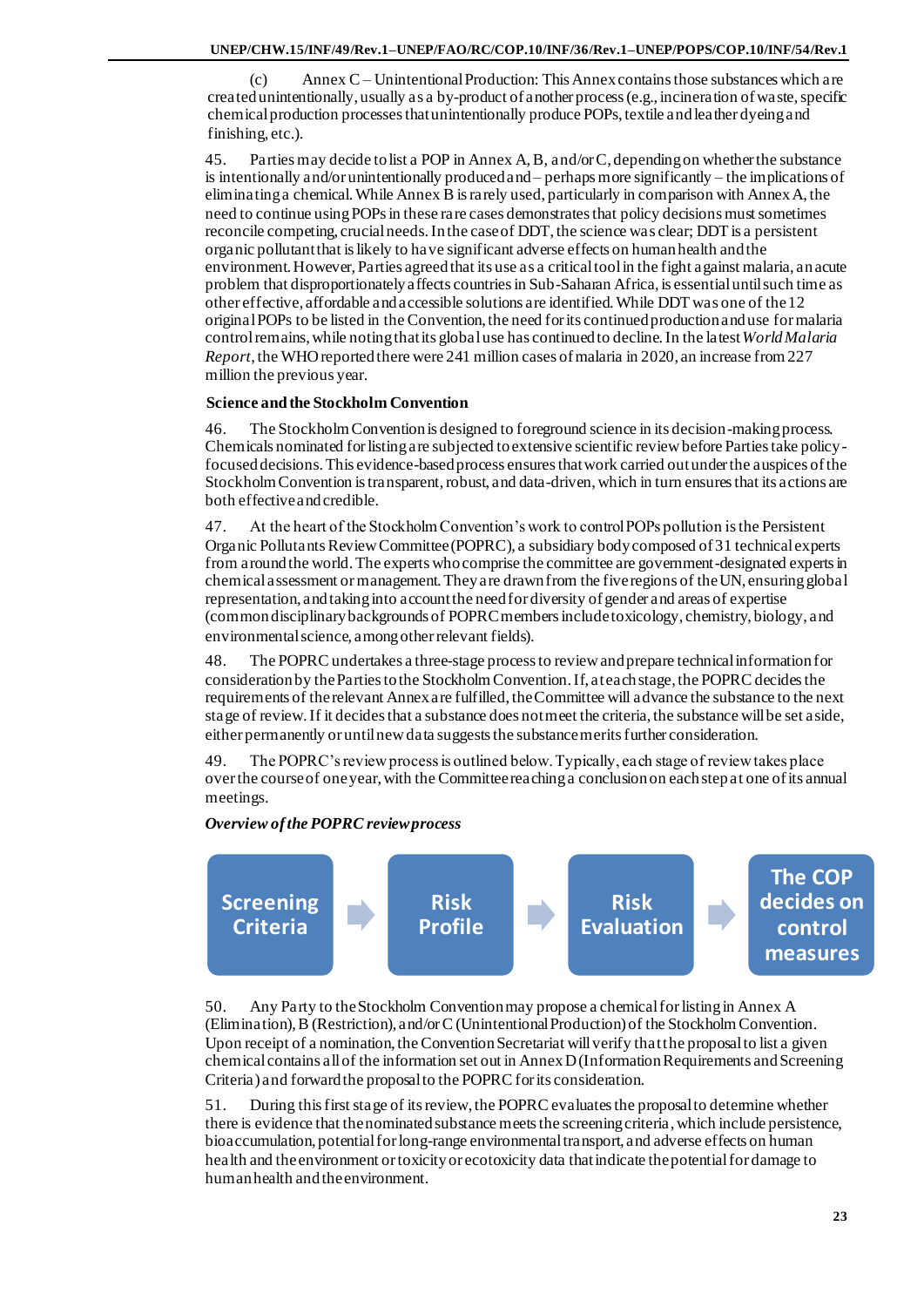52. If the POPRC determines that the screening criteria are fulfilled, the Committee will draft a risk profile (Annex E) for consideration at its next meeting. This work, much of which is carried out intersessionally by a working group in which both POPRC members and observers may participate, involves a more stringent review of the properties of a given substance. Specifically, during this stage of review the POPRC must evaluate whether the chemical is likely, as a result of long-range environmental transport, to lead to significant adverse human health and/or environmental effects, such that global action is warranted. The risk profile will include information about the sources of the chemical (e.g., production data, ways in which the substance is used, and sources from which they are released), a hazard assessment for the endpoint(s) of concern (including toxicological interactions involving multiple chemicals), environmental fate (data and information on the physical properties of a chemical, its persistence, and how these are linked to its environmental transport), monitoring data, information about exposure due to long-range environmental transport, national and international risk evaluations, assessments, or profiles, and the status of the chemical under international conventions.

53. If the Committee decides, based on the information contained in the risk profile, that global action on the substance is warranted, it proceeds to the third and final stage of its review process: preparation of a risk management evaluation (Annex F). This evaluation provides information to Parties about possible control measures for the substance, including management and elimination. Crucially, to support decision-making by the COP, this document also provides extensive information about the potential socio-economic implications of possible control measures.

54. Following the adoption of the risk management evaluation, the POPRC forwards this document and its recommendation for listing to the COP for consideration by the Parties. Drawing on this information, the COP is responsible for deciding whether to list the chemical in the Annexes to the Convention, and if so, which control measures (Elimination, Restriction, and/or controls related to Unintentional Production) are appropriate. In addition to the POPRC's scientific assessment of risks and potential impacts of a given substance on human health and the environment, the COP will also discuss the socio-economic implications of listing the substance. In this way, the Stockholm Convention separates scientific assessment from discussion of policy implications of listing.

55. The POPRC's successes in supporting rigorous, science-based decision-making under the Stockholm Convention are due in part to the design of the committee, with geographically and disciplinarily diverse representation of technical expertise. Another crucial factor has been the consistent and active participation of observers from civil society, industry, and academia. Stakeholders with specialist knowledge of the chemicals under review have played an important part in the POPRC's work, both during meetings and intersessionally, by sharing knowledge as producers, users, or members of groups or communities directly affected by POPs pollution. Since its first meeting in 2005, the POPRC has consistently worked to ensure the active engagement of these stakeholders, drawing on, for example, their knowledge of the ways in which chemicals are used in the field, the specific routes by which people can be exposed to a given substance, and whether proposed control measures will be practical and effective. The involvement and input of observers have continuously strengthened the recommendations produced by the POPRC, not least by providing valuable context for the data that is evaluated by the committee.

#### **Leveraging formal global networks to support implementation**

56. In addition to the science advisory body that serves as a backbone to the work of the Stockholm Convention, Parties have created dedicated mechanisms intended to facilitate awareness raising and science-based action on key issues under its remit. For example, the COP has created two groups to tackle the ongoing challenge of DDT: an Expert Group, which is responsible for assessing the global production and use of DDT and its alternatives and examining Parties' work to reduce the use of DDT for disease vector control, as well as the Global Alliance for Alternatives to DDT, which promotes science-based action to identify and deploy cost-effective alternatives to malaria. The Alliance is focused on outreach to and engagement with a broad range of stakeholders, with key goals that include improving coordination among different initiatives to develop and deploy alternatives to DDT and creating momentum to address related challenges. It seeks to enhance information-sharing among stakeholders, raise public awareness of these issues, and spur new action to address this enduring and critical issue.

57. Similarly, in 2009 the COP established the PCB Elimination Network (PEN) to promote environmentally sound management of PCBs, in accordance with the Basel Convention technical guidelines, with the aim of achieving the phase-out goals of the Stockholm Convention. PEN aims to raise awareness and facilitate information exchange on environmentally sound management of PCBs. The PEN also plays an important role in enhancing science-based action, producing videos, webinars, and fact sheets intended for use by a wide variety of stakeholders. PEN is a multistakeholder network,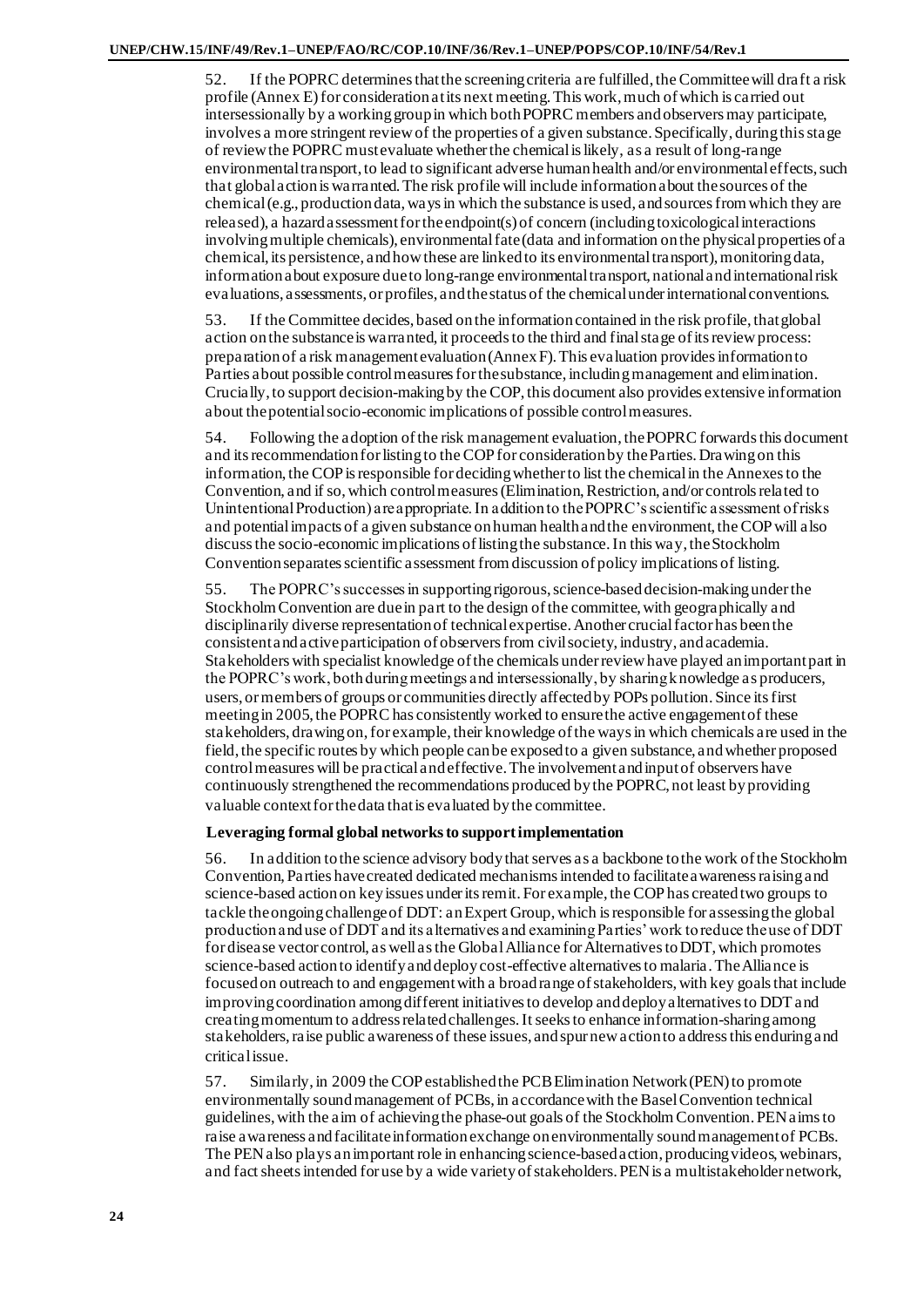with members including Parties to the Stockholm Convention, intergovernmental organizations, nongovernmental organizations, experts from a cademia and other sectors, and business/industry in areas that are relevant to PCBs.

58. Both the Global Alliance for Alternatives to DDT and PEN demonstrate the ways in which global agreements can mobilize action, disseminate knowledge, raise awareness of issues on a local as well as global scale, and engage a broad range of stakeholders to address environmental challenges. These groups also provide a multidirectional mechanism for communication among stakeholders, creating opportunities for those people who use the relevant chemicals – or are otherwise directly impacted by their use – to communicate their experiences and needs to the Conventions that are creating policy responses.

#### **Information sharing and awareness raising activities at the local, national and regional levels**

59. Like the Basel Convention, the Stockholm Convention has established a network of regional and sub-regional centres to support developing countries and countries with economies in transition in their work to implement their obliga tions under the Convention. The Stockholm Convention currently has 16 centres in countries around the world. These centres operate under the authority of the Conference of the Parties and have been established in institutions that possessed the appropriate expertise and capacity to provide technical assistance and capacity-building to eligible countries.

60. The BRS Secretariat also facilitates a wide range of capacity-building activities to support implementation of the Stockholm Convention. These activities include webinars, hosted by experts, providing information about topics such as new POPs listed under the Stockholm Convention, new guidance on POPs management, and briefings ahead of meetings of the Conference of the Parties and the POPRC. These interactive webinars are open to the public and targeted to a range of time zones. For people who are unable to participate in real time, recordings can be downloaded from the Stockholm Convention website. These webinars are intended to ensure that all stakeholders are able to fully participate in the work of the Convention, whether through meetings or in their daily work related to POPs pollution.

### **2.4 Opportunity for collaboration**

61. The need for deliberate, careful, and constructive cooperation among different entities working within the realm of global chemicals governance is clear. Complex issues related to management of chemicals and wastes require the input of a diverse group of stakeholders, including experts from different disciplines/areas of responsibility, stakeholders with different interests in the production, use and disposal of chemicals, and people at different scales of governance. Credible, robust policies emerge from transparent policymaking processes, are evidence-based, and are multifaceted to address different aspects of these complicated issues. To this end, the BRS conventions have established formal procedures to facilitate collaborative work, as noted above, with joint and back-to-back meetings of their conferences of the Parties. The science-advisory bodies to the Stockholm and Rotterdam Conventions also typically hold back-to-back meetings, with significant overlap in participation by experts from governments, civil society, and business/industry associations.

62. There are strong institutional and policy linkages among the BRS conventions, which are tackling different aspects of many of the same issues. For example, chemicals that are under review or are listed in the Annexes to the Stockholm Convention are frequently on the agenda of the Rotterdam Convention, as well, as Parties take final regulatory action to ban or restrict their use. Several of the issues that are currently being addressed under these conventions relate to work being done outside of the BRS conventions. For example, in an example of close ties to the Minamata Convention, the Basel Convention has adopted technical guidelines onthe environmentally sound management of wastes consisting of, containing or contaminated with mercury or mercury compounds.

63. Furthermore, both the Basel Convention and Stockholm Convention are currently tackling different aspects of the growing challenges posed by plastics pollution. As noted above, amendments to the Basel Convention entered into force in January 2021 that aimed to enhance control of the transboundary movements and environmentally sound management of plastic wastes. The POPs Review Committee to the Stockholm Convention is currently considering the ways in which plastics wastes that contain POPs may contribute to the global spread of this category of chemicals.

64. There are several opportunities to create synergies between these mechanisms and a strengthened science-policy interface for wider management of chemicals and waste, including on issues that are adjacent to but not specifically within the mandates of the BRS conventions.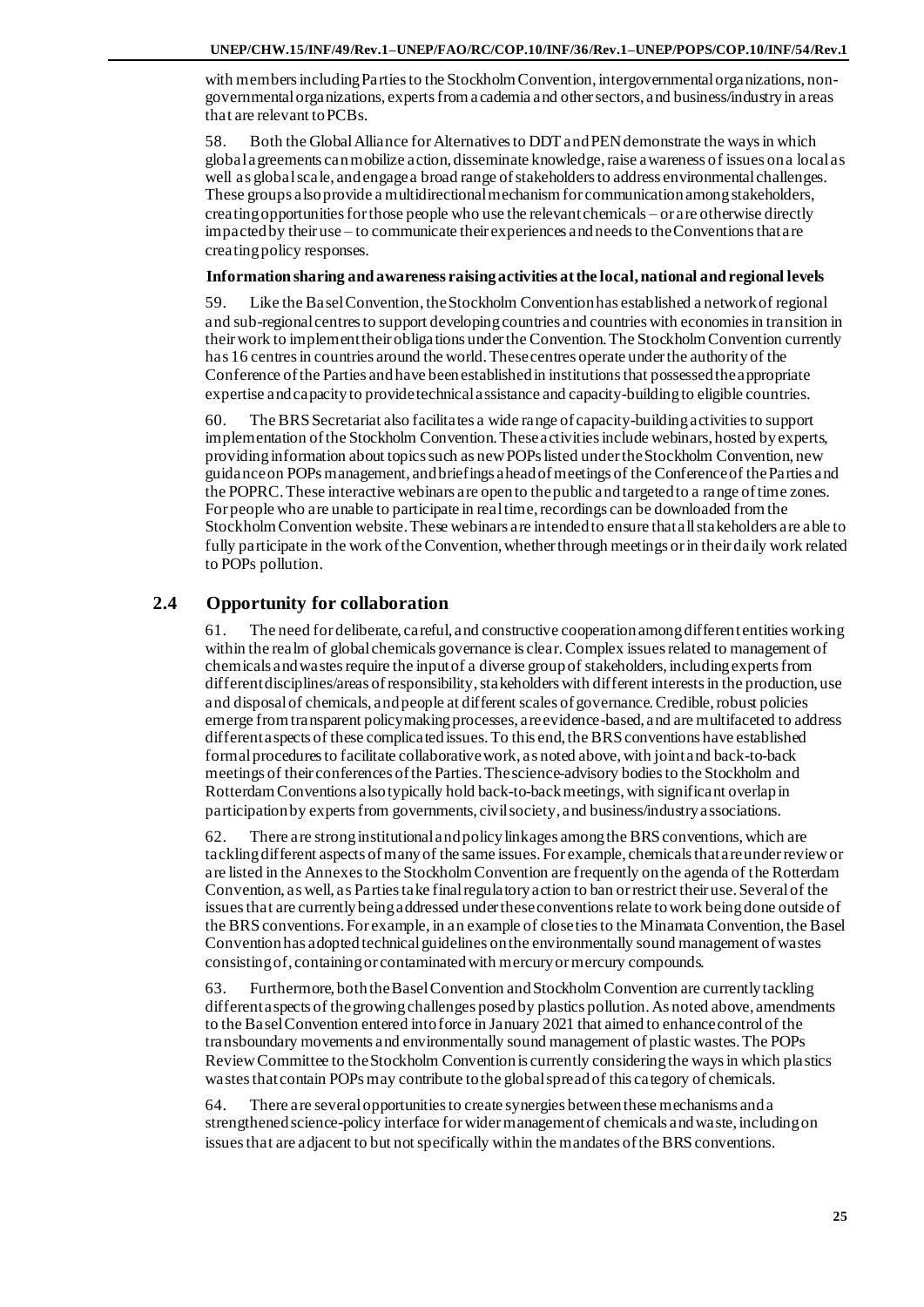#### **Climate change and chemical pollution**

65. Several studies have pointed to potential links between climate change and POPs pollution, an issue which was first considered by the POPRC in 2011. Since then, scientists have expressed growing concern about the potential links between warming temperatures in the Arctic and the release of accumulated POPs from permafrost (AMAP 2020). For example, the work of the Arctic Monitoring and Assessment Programme focuses on both POPs currently listed under the Stockholm Convention and Chemicals of Emerging Arctic Concern (CEAC), a category which includes several substances with POPs characteristics, many of which may come under consideration by the POPRC in the future.

66. The Stockholm Convention is well positioned to continue work on this issue, drawing on the technical expertise of individual POPRC members and the Committee's prior examination of this emerging challenge (more information about work carried out on this issue under the auspices of the Stockholm Convention is available here[: http://chm.pops.int/tabid/2741](http://chm.pops.int/tabid/2741)).

#### **Chemical pollution and biodiversity loss**

67. The links between chemical pollution and biodiversity loss are well understood (see, for example, Cristiano et al. 2021; Sánchez-Bayo and Wyckhuys 2019; and Bernhardt et al. 2017). Recognition of the severe impacts of many chemical pollutants on wildlife a nd ecosystems served as drivers for the establishment of the Basel, Rotterdam and Stockholm Conventions, and inform the science-based evaluations of chemicals under the Stockholm and Rotterdam Conventions. As such, the expert bodies of each of these conventions are well positioned to make significant contributions to enhanced work on these issues.

## **3. Strengthening the science-policy interface at the international level for sound management of chemicals and waste**

### **3.1 A possible new interface between science and policy**

68. Preliminary discussions on the need for a science and policy panel on chemicals and wastes have emphasized the value of a body that is unrestricted by an issue-specific mandate and can therefore offer an overarching perspective on issues related to chemical pollution, as well as robust support and options for solutions to existing institutions to develop specific instruments or policies within the global chemicals' regime.

69. According to the recent Assessment of Options for a Science-Policy Interface, prepared by UNEP in 2020, an effective science-policy interface for the area of chemicals and waste would:

(a) Engage in horizon scanning: This systematic process focuses on "the early detection of weak signals as indicators of potential change" (National Academies of Sciences, 2020). The SPI would be able to detect early signals of emerging trends, patterns or disruptions related to production, use, disposal and impacts of chemicals and waste.

(b) Identify emerging issues of concern: An effective SPI should be able to draw on early warning signals, proactively interpreting their implications and kickstarting action to address new challenges. This work will require close and early collaboration with existing governance bodies.

(c) Monitor trends: The SPI should have the capacity to monitor and document developing trends in chemical pollution, making links (where appropriate) to other environmental issues, both within the chemicals' regime and in other areas of environmental governance.

(d) Identify, assess and communicate about the environmental and human health issues associated with [exposure to] chemicals and waste. The capacity to communicate effectively with stakeholders at different scales (global, regional, national and local) and from different constituencies will be essential to the effectiveness of the SPI. It will be critical to establish formal and accessible lines of communications to key partners, including the science advisory bodies of the BRS and other conventions.

(e) Evaluate and refine response options: A key expected benefit of a new science-policy interface would arise from its work to fill gaps in current governance arrangements. As such, the body will need to be able to identify and promote appropriate practices, policies, technologies, etc. that can be deployed to prevent pollution and mitigate its impact. This work should be closely aligned with the policies being produced by the global chemicals conventions and other bodies that are currently responsible for significant aspects of global chemical management.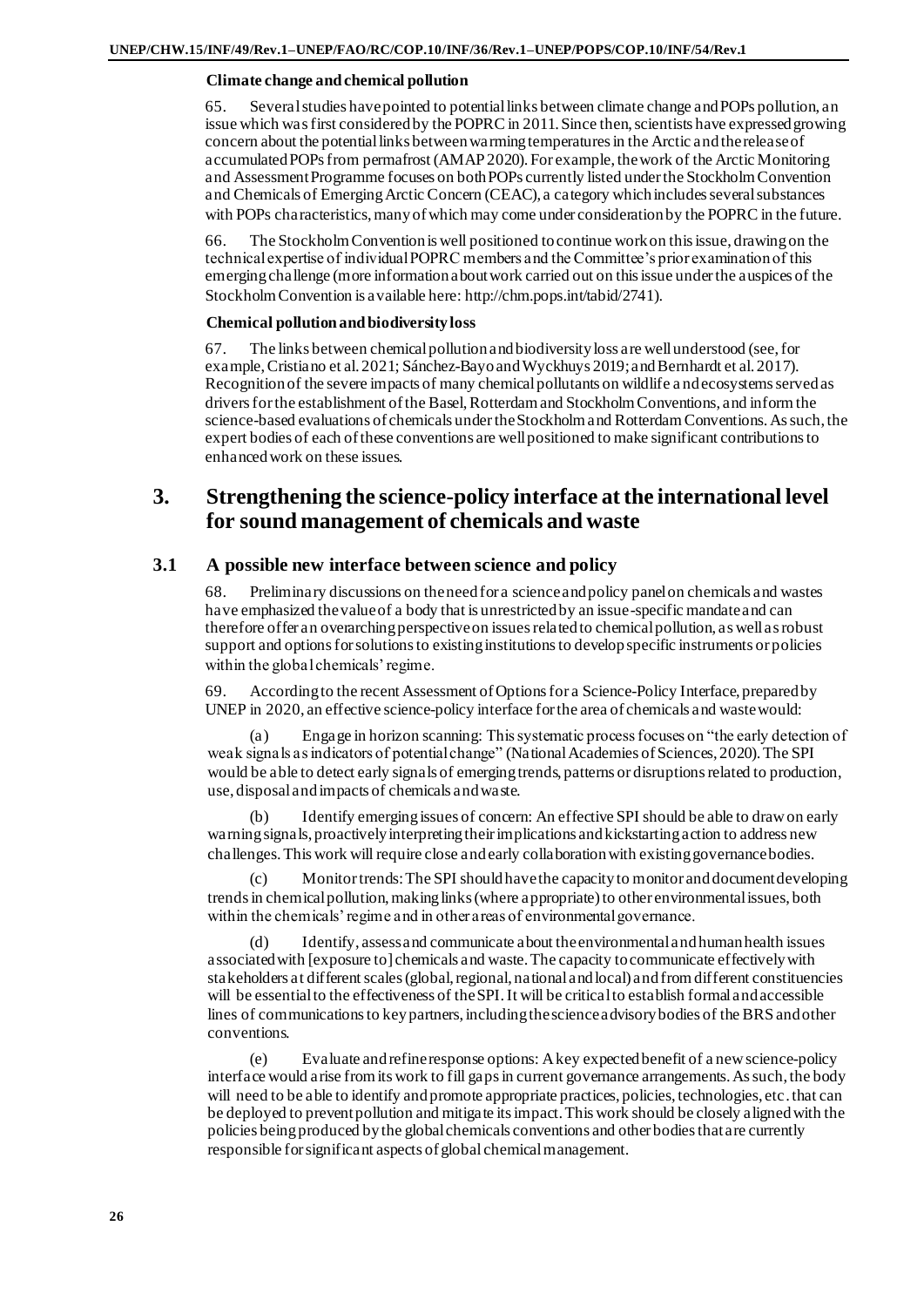(f) Stimulate new policy approaches: Another key potential benefit of a new sciencepolicy interface would be its capacity to spur the negotiation and enactment of new policy approaches. As production and use of synthetic chemicals has grown over time, so has recognition of new challenges (e.g., establishing regulatory mechanisms that can keep pace with developments in chemical technologies). This body should be able to produce new, research-based solutions to emerging and time-sensitive challenges related to chemical pollution.

70. While the scope and substance of a mandate for a new science-policy interface will be determined and refined over the course of formal negotiations to establish such a body, the preliminary discussions and decision taken by UNEA-5 give a sense of potential objectives. Together, these elements suggest that a new science-policy interface would be charged with taking early action to identify potential challenges related to chemicals and waste, gather information about these challenges, interpret and frame the issues for policymaking, and convey this information to the wider chemicals and waste sector.

71. Furthermore, the UNEA resolution indicates that a new science-policy interface should take the form of an independent intergovernmental panel that would provide policy relevant, but not policy prescriptive, advice to support international agencies and instruments, countries, and the private sector. As discussions of this proposal move forward, it will be critical to consider where this panel will sit within the global chemicals' regime, and how it will relate to other bodies. It will be important to avoid overlap with the science-advisory and decision-making mechanisms that are already established. The discussion may focus on how such a panel could work with these mechanisms to streamline its own work, ensuring that its resources and capacity are deployed in the most meaningful, impactful ways possible.

72. These relationships should be formalized and clearly delineated. In order to maximize the effectiveness of such a panel, as well as the efficiency of resources needed to support is operation, it will be critical to ensure that it is filling gaps in the current structure of global chemicals governance, without overlapping with or duplicating the work that is being carried out by existing bodies. Such considerations will require careful thought and planning in the earliest stages of designing this body.

73. Relatedly, it will be essential to consider at the design phase the ways in which this body will communicate about its work to other mechanisms for chemicals governance. This is a practical issue, of course, but also one that will shape the relationship between this body and other mechanisms. These arrangements will play an important role in determining the potential impact of the panel's work, both laterally – within the regime of chemicals and waste governance – and vertically, as it seeks to disseminate its findings to the stakeholders who are in a position to take action.

74. The POPRC, CRC and Basel OEWG are all subsidiary bodies with clearly defined mandates, and a history of successful, science-based decision-making. One way in which these bodies differ from a standalone body such as the proposed science-policy panel is "the responsiveness that is built into an institution that not only reports to the Conference of the Parties but also receives its mandate from Parties" (Kohler 2020, p. 12). These Committees are composed of experts with deep knowledge, are designed to allow invited experts and observers to participate in their work, and can respond quickly to specific, highly technical questions.

## **3.2 Important elements in strengthening the science-policy interface for sound management of chemicals and waste**

75. Drawing on the years of experience of the Basel, Rotterdam and Stockholm Conventions in building consensus-based policies to address chemical and waste pollution, it is possible to identify several lessons that could be considered in strengthening the science-policy interface for chemicals, waste and pollution.

### **Using scientific information in decision-making**

76. Science should be a core element of policymaking on technically complex issues that pose risks to human health and the environment. A science-policy panel could be charged with gathering and evaluating scientific data (including both quantitative and qualitative data from across the natural and social sciences), communicating its relevance for policymakers, and gathering information on social and economic considerations. This process is not always straightforward: for example, the timelines for research may exceed the time available for policy action; stakeholders (including experts) may interpret data in different ways; and policymakers may have different priorities for action or use of resources. Science does not always provide a clear path to action, and economic, political, and social considerations may play an important role in discussions of potential policy responses.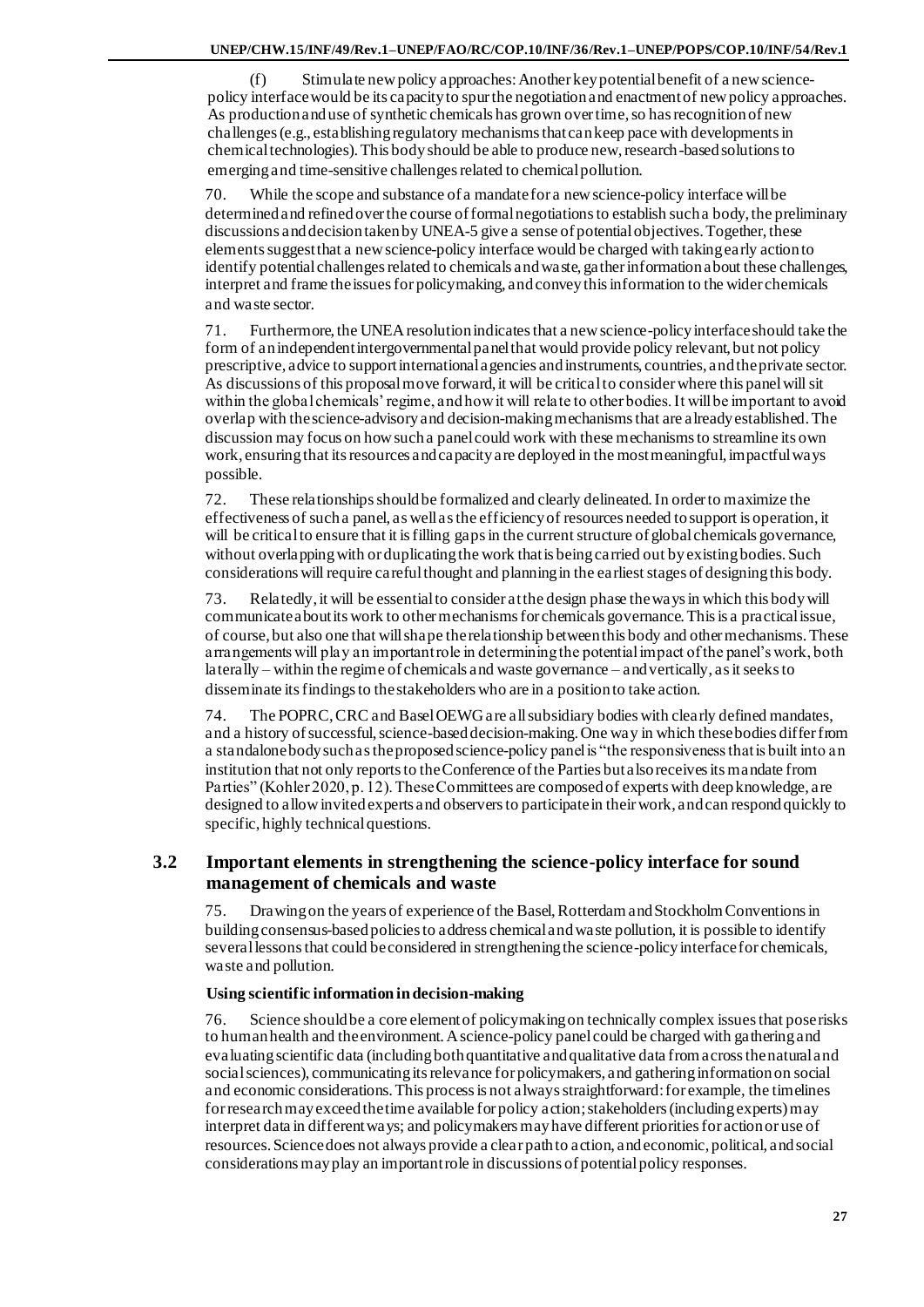77. As recognized in UNEA resolution 5/8, the features of the panel would need to ensure that its work is accessible, transparent, and open; and encourage broad participation in its work, ensuring there are formal mechanisms in place to give voice to those stakeholders from around the world and who together represent a breadth of experience and expertise. This includes ensuring gender diversity and global representation, as is standard in the chemicals and wastes conventions, but could also entail to deliberately and continuously seek to reach people with limited resources or experience of working within the UN system. It would need to provide mechanisms for the full and meaningful participation from non-state actors from academia, the private sector, and civil society, including communities that are disproportionately affected by pollution.

#### **Membership**

78. The size and composition of a science-policy panel will be critical factors for consideration in the design of the panel. If this panel sits alongside existing mechanisms for scientific evaluation and policymaking in the chemicals and waste regime, it will be crucial to ensure that there are formal lines of communication between the panel and other bodies working in this area. This could be achieved through mechanisms such as memoranda of understanding, which could enable the COPs to the BRS (and other) conventions to request advice or share information about areas of concern or interest. These communications could inform the assessments undertaken by the science-policy panel. Additionally, representatives of specific conventions could potentially participate in working groups tasked with investigating particular issue areas.

79. A second, related question is the nature of experts' participation. Will they serve as independent experts? Will they represent particular organizations or governments? Should there be a mix of ways for people to participate? While independence is often prized in science-advisory bodies, it will be essential to ensure that experts are truly speaking on their own behalf and do not feel constrained or responsible to countries or other organizations with which they are affiliated. Robust conflict-ofinterest procedures could help mitigate such risks, but other steps may be valuable in ensuring that participants' interests and affiliations are clearly stated.

80. Finally, it will be important to consider not just experts' associations, but their disciplinary backgrounds. While many science advisory bodies prioritize somewhat narrowly defined expertise in a relevant field of the natural sciences, preliminary discussions indicated interest in including experts from social sciences and the humanities alongside experts in chemical and waste management. It will be important to define the contributions these experts can make and ensure that the mandate for the science-policy interface makes use of their expertise. Within the social sciences, for example, the field of discard studies is flourishing, with growing interest from academics with backgrounds in geography, political science, sociology, and anthropology, among other fields. The insights that could be provided by these experts could inform the way that science is understood and deployed in the process of policymaking. Similarly, social scientists can provide critical insights into the ways in which the design of social structures – including regulatory systems, processes, and policies – can be strengthened to achieve their intended outcomes.

#### **Representation**

81. Years of work with science-advisory bodies has demonstrated that the process of reaching evidence-based conclusions is substantially strengthened by input from individuals with different areas of expertise, experiences, and positions within the constellation of stakeholders who are affected by a given problem. This would include the expertise of academic researchers, chemicals managers, producers of substances (i.e., business/industry), those who use the substances, and those who are affected by the pollution. Each of these categories will almost certainly include a diverse group of stakeholders, often from different areas of the world and with different interests and perspectives that can help policymakers better understand different facets of a problem. For example, a business that uses a chemical in production of an article can provide critical information aboutpotential substitutes, potential changes in demand for goods, production processes, etc. An agricultural worker can provide essential information about the actual conditions in which a pesticide is used. A stakeholder from a community affected by chemical and waste pollution can provide insights into the health and environmental impacts and the viability of proposed responses. This practical knowledge can inform discussions of control measures, ensuring that such measures will be more likely to achieve their intended outcomes.

82. Formalizing opportunities for such engagement in a science-policy interface appears to be a key design element. This could include recognition and formal affirmation of the value of different types of knowledge or "ways of knowing," including traditional knowledge (e.g., local observations, oral histories, etc.). Such efforts will help ensure that the mechanism achieves the goals of inclusivity that have been cited in preliminary discussions. It will also be helpful to formalize – perhaps through rules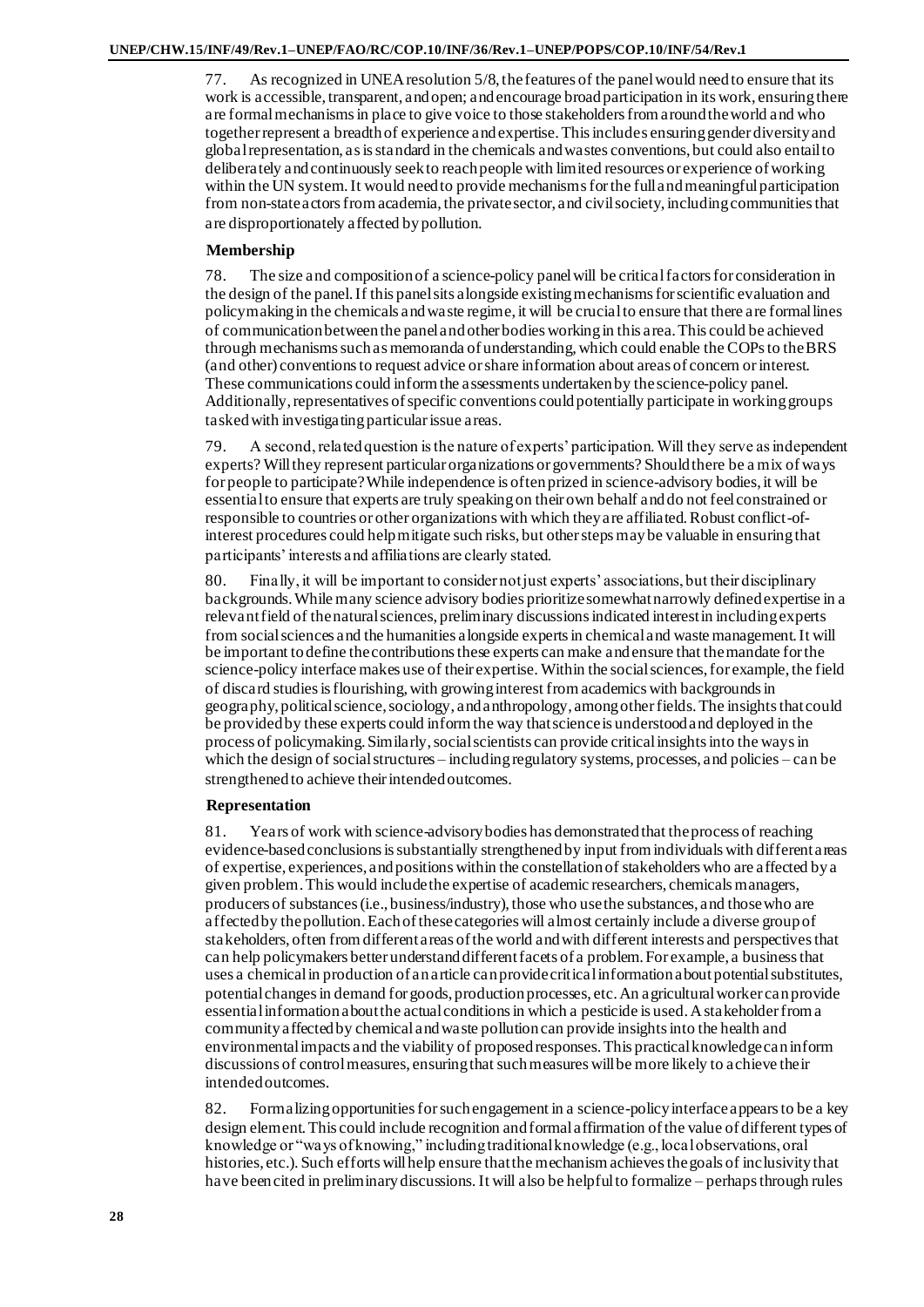related to membership, participation of observers, invitations to experts, etc. – these avenues to participation, with the aim of giving stakeholders who want to be involved in discussions the means to do so.

### **Transparency**

83. There are several ways to enhance the transparency of work being carried out within the UN system, including the highly technical discussions that will likely be a feature of a new science-policy interface. Several measures are standard in the operation of multilateral environmental agreements, including giving observers access to meetings, posting meeting documents on a publicly accessible website, hosting webinars to brief stakeholders on outcomes (or to help prepare them for participation in a meeting), and provision of simultaneous interpretation in the six UN languages (Kohler 2020).

### **Networks and partnerships**

84. As noted above in the summary of the Stockholm Convention's establishment of the PCB Elimination Network and the DDT Alliance, partnerships can be valuable tools for creating pathways to communication about a given issue. In the context of a science-policy panel, such partnerships could aim to create new or strengthen existing linkages within the chemicals regime, both vertically and horizontally. They could be used to ensure that bodies and individuals with relevant expertise are fully engaged with the work of the panel and can both feed into the work and represent the panel externally.

85. These partnerships could be designed to strengthen ties between the chemicals regime and other sectors of environmental governance, including – but not limited to – climate and biodiversity. They would also establish clear connections to intergovernmental agencies and organizations, as well as their subsidiary bodies. They could also be used to facilitate engagement with different groups of stakeholders at the local, national and regional levels, not only reaching people who are likely to be interested in chemicals governance, but also reaching those who are concerned about biodiversity or climate change. By highlighting the links among issues, such networks could achieve greater impact in their outreach efforts, raise awareness of the importance of chemical and waste pollution, and potentially strengthen the base of support for action on these critical issues.

86. To be effective, it will be important to establish formal channels of communication by which participants can share information, policy ideas, research, and early warnings about signals and trends in their respective areas.

### **Procedures for dealing with scientific uncertainty**

87. Uncertainty is a key challenge in science-based policymaking, often creating a barrier to action on time-sensitive issues. For example, stakeholders with economic interests in continued production or use of a chemical may call for additional research to meet a very high threshold for evidence, thus delaying action that would protect human health and the environment – a situation that social scientists refer to as the strategic and deliberate "manufacture of doubt" (Richter et al. 2020). This is particularly likely to be an issue for a science-advisory panel if the panel is mandated to identify early signals of potential problems, trends in chemical and waste pollution, etc. What will the threshold for evidence be for the kind of work this panel would undertake? At what point will the science-policy body decide it has enough information to be able to provide interpretations of problems – much less recommendations for policy responses – to other bodies? Will the panel take decisions by consensus, or will voting be allowed in some (or all) circumstances?

88. While uncertainty can be exploited by stakeholders with political or economic interests in delaying or preventing action on a given issue, it can also be a point of contention among researchers and other experts who have different levels of tolerance for uncertainty. Scientific research often lags behind policy needs. It will be essential to consider how the interface will deal with this as it prepares its outputs. Even if the panel is providing policy-relevant, but not policy-prescriptive, recommendations, it will need to have clear procedures to guide it through situations of significant uncertainty. This design element will be critical to ensuring that the panel is agile, responsive, and can provide holistic insights to potential or actual challenges. This ability to provide early warnings would be a key area for the panel to add significant value to the chemicals and waste regime.

#### **Proprietary knowledge**

89. In addition, this panel would be in a position to make a critical contribution to the global governance of chemical pollution by addressing the critical and ever-growing challenges of proprietary knowledge about the composition of synthetic chemicals. This issue is one of the most significant obstacles to effective management of the risks posed by production, use and disposal of hazardous substances. Regulatory systems that do not require manufacturers to share details about chemical formulations because it is considered to be "confidential business information" create significant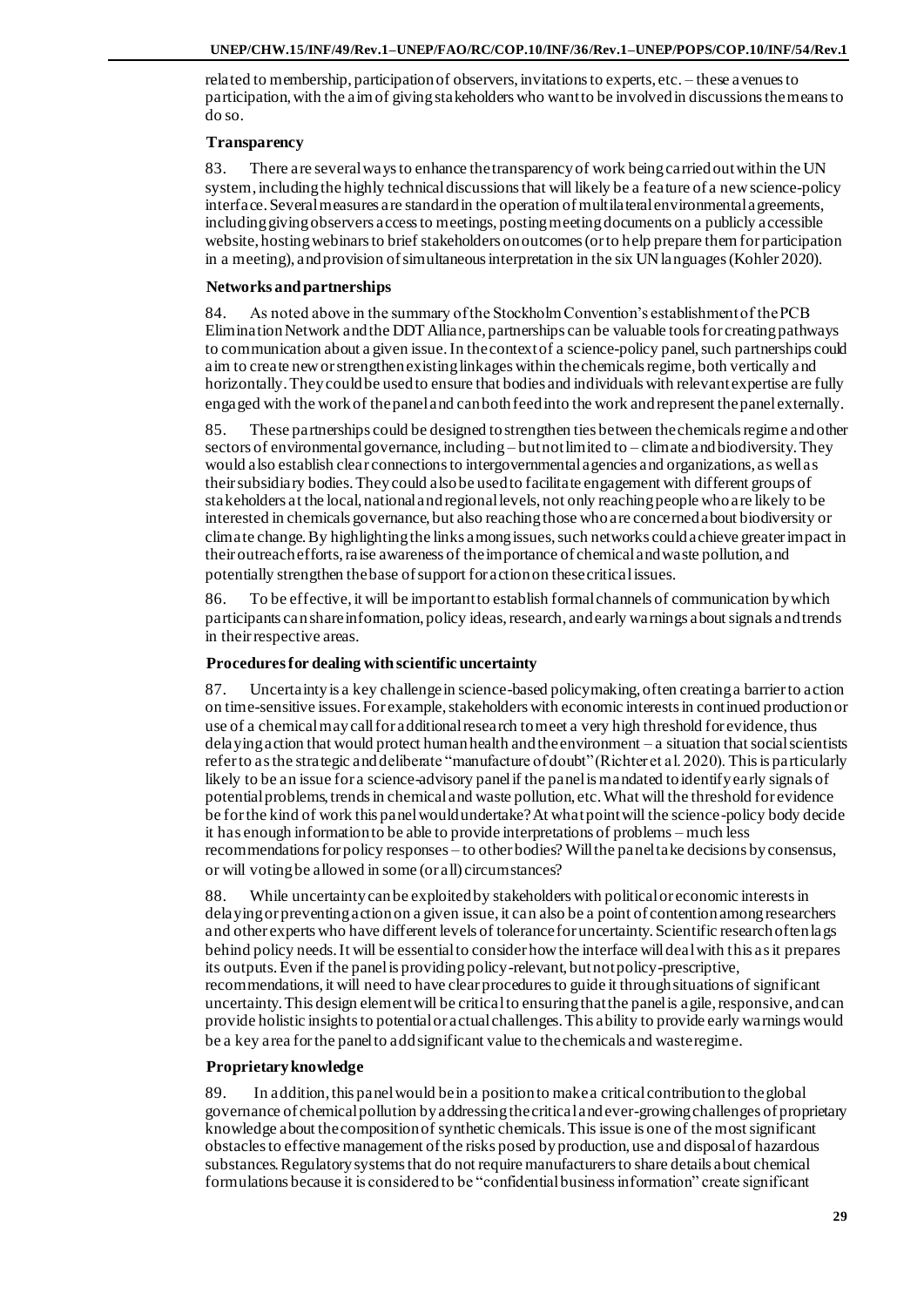obstacles to management of chemical pollution both globally and nationally (Richter 2020, Geiser 2015). As noted above in the discussion of scientific uncertainty, absence of data can be used strategically to slow review processes and defend inaction. This is a complex challenge with ties to national regulatory requirements; as such, resolving it will require extensive research, diplomacy, and work with existing multilateral environmental agreements to identify needs, goals and routes to agreement.

## **4. Strengthening science-based decision making at the national level for sound management of chemicals and waste**

90. An effective science-policy interface should support science-based decision-making not only in the context of global cooperation, but also at the national level. Effectively addressing the sound management of chemicals and waste will require systematic engagement with the policymakers who are responsible for designing and implementing policies, procedures, and other actions to tackle these multifaceted problems. Such an interface should also facilitate the active participation of key stakeholders from the private sector and civil society, as many of these actors will have either experience with the impacts or responsibility for the production and/or use of hazardous substances. National-level strengthening of the interface between science and policy will contribute to efforts to ensure that the science-policy panel is undertaking relevant and valuable assessments, providing policy relevant advice, and effectively disseminating the results of its work to audiences that can respond take meaningful action across a range of sectors.

91. While effective national engagement is critical across all contexts, it is particularly important for governments and stakeholders in developing countries. Poor and marginalized communities, and particularly those in developing countries, are disproportionately affected by pollution related to chemicals and waste (UNEP 2021; Landrigan et al. 2018). Increased levels of exposure to pollution and its negative effects on human health and the environment are linked to a broad range of systemic and structural challenges, including but not limited to: gaps in technological infrastructure; lack of capacity to enforce robust regulatory regimes; lack of access to personal protective equipment or training; socioeconomic factors such as informal economic trade in hazardous substances (e.g., repackaged/unlabeled pesticides); inadequate storage/disposal facilities; and externally-imposed problems such as the illegal transport and dumping of hazardous wastes.

92. Strengthening the science-policy interface at the national level can have several key benefits, both nationally and globally. First, by engaging key stakeholders on the national and sub-national levels, an SPI can support the dissemination of relevant scientific data, including policy-relevant, usable information that can be applied to specific national and sub-national circumstances. Disseminating the outputs of an SPI can be challenging when capacity is limited, and many developing countries have only one or two experts who are responsible for a portfolio of multilateral environmental issues. Structured mechanisms for communication between a global SPI and national/sub-national stakeholders can significantly increase the impact of the work done at the global level by reaching more stakeholders, raising public awareness of relevant issues, facilitating access to information and other resources available at the global level, and creating space for dialogue and information exchange (both vertically and horizontally).

93. It is important to note that broader participation does not automatically yield better results in a science-policy dialogue, in any context. Factors such as imbalances in power among stakeholders can negatively affect the quality of such dialogue, particularly if scientific literacy is limited or the information is not considered to be credible or relevant by participants (Ramirez and Belcher 2019). One way of countering these challenges is to concentrate on strengthening the legitimacy of the work done by the SPI by, for example, building trust among participants, facilitating ready access to usable information gathered or produced by the SPI, and ensuring that processes by which the panel's work is carried out are transparent and open. Such measures can ensure that the work of the SPI is accessible, relevant and useful for stakeholders working in a wide range of roles and sectors. Furthermore, workshops and other mechanisms that bring stakeholders together can build relationships and networks, enhancing lateral flows of information and ideas.

94. Communication between participants at the global and national level should be bi-directional; in addition to the 'top-down' communications via assessments and other outputs from global collaborations, stakeholders working at the national and local levels should be able to feed into the work of the SPP through their governments and/or direct participation in the work of the panel and its subsidiary groups. Workshops and other participatory opportunities for people who are not serving in a formal capacity can facilitate information and idea exchange, strengthening work across scales. Such forumsfor communication and knowledge-sharing will enhance the access of on-the-ground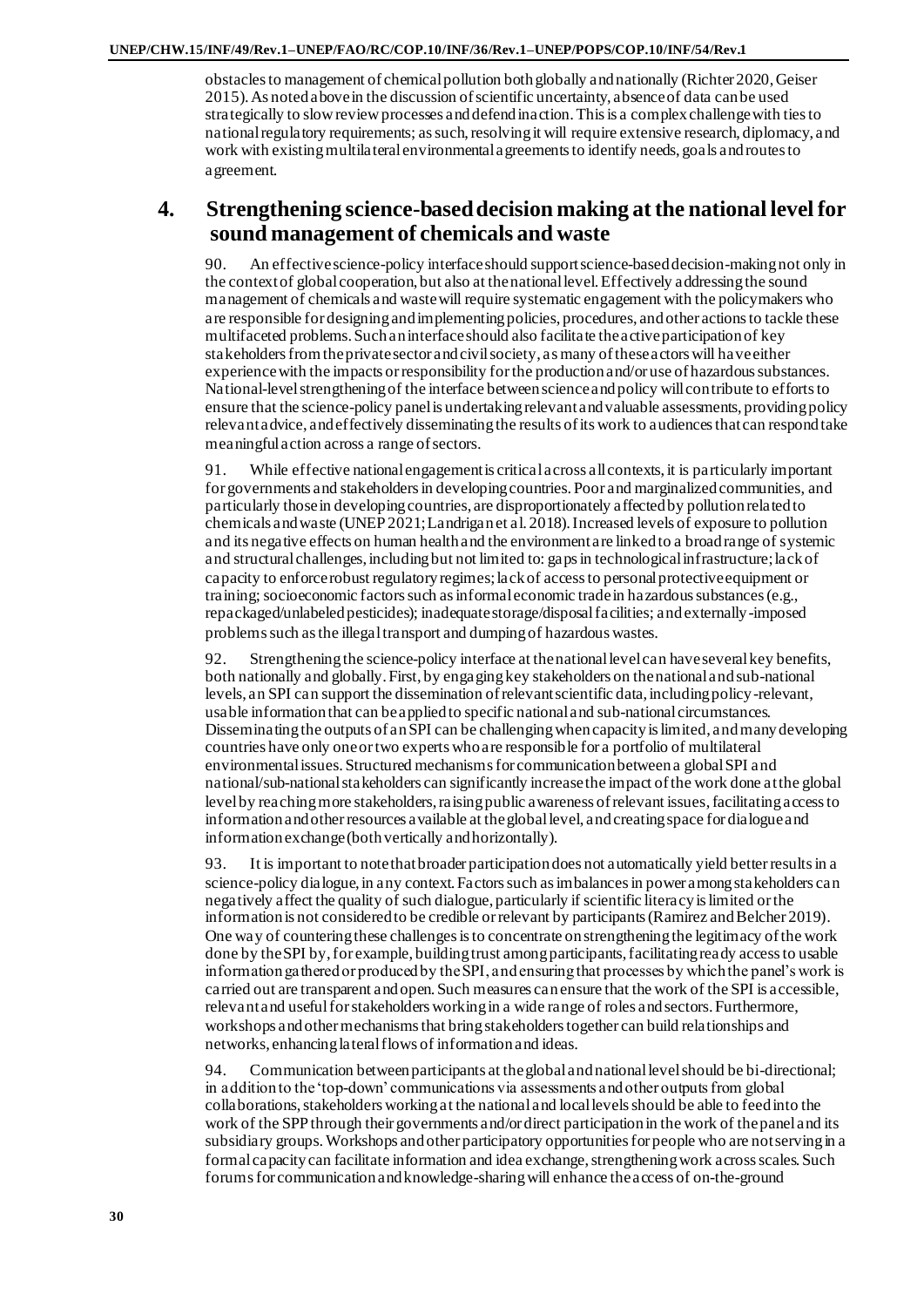stakeholders to critical scientific data. Ensuring mechanisms for collaboration and formal records of communications will also enable them to deepen the panel's shared understanding of what is required for sound management of chemicals and waste in specific circumstances.

95. Stakeholders can bring nuance and depth to discussions by providing information about local contexts, including the social, economic and political factors that will affect the success of different strategies. This information will strengthen analyses of the causes of problems and the range of viable policy responses, which may vary in effectiveness according to context. They can also challenge dominant understandings of issues and the causal relationships that inform policy responses. For example, these communication channels could facilitate exchange of critical information about the conditions of use, demand for chemicals or products containing hazardous substances, labor markets, and other critical factors that vary across national and local contexts. Thoughtful consideration of how to facilitate this input will be an essential part of incorporating research from the natural and social sciences from underrepresented areas of the world, traditional knowledge, and other 'ways of knowing' into the work of a new science-policy panel.

96. Strong science-policy interfaces can raise awareness of critical issues and possible policy responses, build networks among stakeholders, and facilitate cooperation and information exchange among key actors at working across sectors and scales. Wang et al. (2019) also find that, among other benefits, science-policy interfaces can build confidence in science-based action and foster commitment to action. All of these benefits apply to both developed and developing country contexts. Attention to the barriers to access and full participation that are common across developing countries will be a critical part of establishing a strong and effective science-policy panel.

#### **Work under the BRS conventions at the national level**

97. Work to strengthen science-based decision-making and implementation under the BRS Conventions has been underway for a number of years, most notably through the joint "science to action" initiative launched by the three COPs in 2015. In this set of decisions (BC-12/22, RC-7/12, SC-7/30), the COPs:

(a) Recognized the importance of the science-policy interface to the effectiveness of the conventions;

(b) Stressed the need for scientific underpinning for decision-making and policymaking related to the sound management of hazardous chemicals and waste at the national and regional levels; and

(c) Recognized the need for greater access to scientific understanding in developing countries to enhance informed decision-making on the implementation of the conventions.

98. This initiative, informally known as the road map from science to action, has been updated in subsequent years to take note of progress achieved and to establish new milestones. In 2017, the COPs took note of the revised draft road map and emphasized that processes are in place to ensure sciencebased work and decision-making under the Conventions. Parties also emphasized the importance of, and the need to enhance, the interaction between scientists, policymakers and other actors in the policy process, in order to promote the exchange, development and joint construction of knowledge, with the aim of achieving more informed decision-making for achieving the objectives of the conventions.

99. At their 2019 meetings, the BRS COPs took note of the draft road map for further engaging Parties and other stakeholders in an informed dialogue for enhanced science-based action in the implementation of the conventions prepared by the Secretariat (BC-14/INF-40; RC-9/INF-35; SC-9/INF-44). In their decisions BC-14/25, RC-9/13, SC-9/23, the BRS COPs invited Parties and observers to submit to the Secretariat information on action being undertaken to promote the implementation of the road map. It also requested the Secretariat, subject to the availability of resources, to undertake capacity building and training activities to support Parties in taking sciencebased action in the implementation of the BRSconventions.

100. In January 2020, the BRS Secretariat hosted the first of what is expected to be a series of subregional workshops to enhance science-policy-industry interaction and to support Parties in sciencebased decision-making for the implementation of the conventions. The workshop was attended by 33 participants from English-speaking countries of the African region, including Ethiopia, The Gambia, Ghana, Kenya, Lesotho, Malawi, Nigeria, Rwanda, South Africa, Uganda, Tanzania and Zimbabwe. Other participants including representatives of the BRS Secretariat, the Basel Convention Coordinating Centre for the African Region in Nigeria, UNDP, a nd UNIDO. The three-day workshop aimed to improve the effectiveness of the BRS conventions by: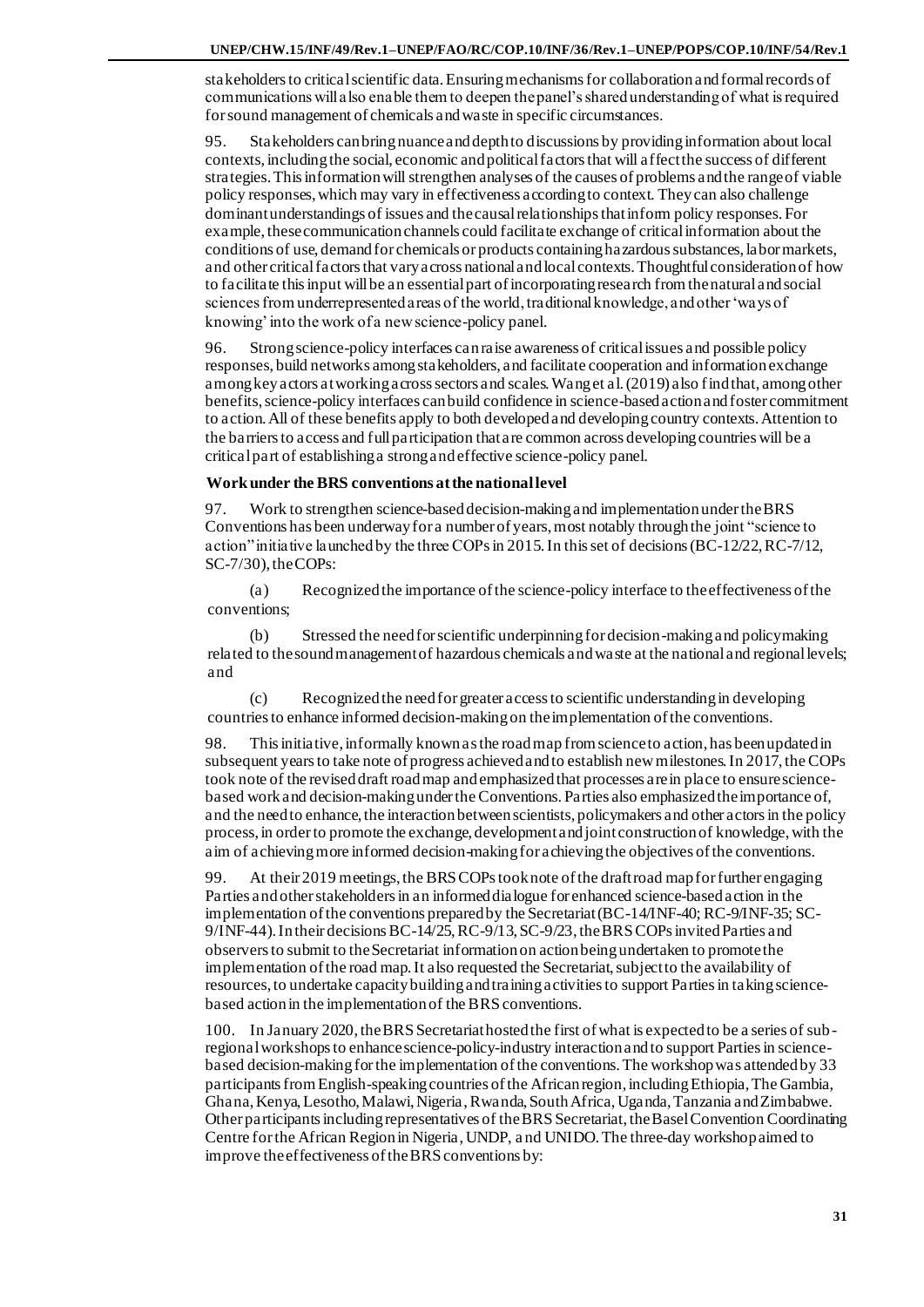(a) Increasing the understanding of participants of the importance of accessibility and availability of scientific and technical information relevant to the Conventions; and

(b) Increasing national capacity to review and assess scientific and technical information for decision-making and implementation.

101. Participants listened to presentations and worked collaboratively in break-out sessions to share experiences and practices on issues such as the benefits of and opportunities for science-policyindustry interactions; improving availability of and access to scientific and technical information of relevance to the BRS Conventions; strengthening national capacities to use the scientific and technical information for implementation of the BRS Conventions; and support for science-based decisionmaking for implementation of the Conventions.

102. At the end of the workshop, participants identified key conclusions and recommendations specific to support capacity building and improved access to scientific data. For example, participants concluded that:

(a) Scientific data related to the national and local environments are not available in Africa for most needs that may be required for implementation of the Conventions;

(b) The limited data that is available is often not credible, well-formatted, or complete, which seriously limits its usability;

(c) Capacity to generate scientific data in most African countries is "grossly limited due to poor and inadequate research facilities";

(d) Some important data required for implementation are not available even on the BRS platforms;

(e) Access to data at the international level is often hampered by lack of awareness of its existence, as well as inadequate or expensive infrastructure for access;

(f) Lack of political can hamper policies even when institutional capacities and frameworks for using data exist.

103. They further recommended that, *inter alia*:

(a) Capacity for institutional data generation and management should be strengthened at the national level including through provision of adequate facilities to universities and research institutions;

(b) Enabling environments should be created for publication of research results;

(c) Scientific information should be mainstreamed in policymaking, with the establishment of steering committees and other institutions to ensure the use of scientific information in decisionmaking;

(d) Industry should be incentivized to invest in scientific research;

(e) Methods of communicating scientific information to policymakers should be improved through training activities.

104. The full list of conclusions and recommendations is available here:

[http://www.brsmeas.org/Implementation/TechnicalAssistance/Workshops/WorkshopLagos,NigeriaJan](http://www.brsmeas.org/Implementation/TechnicalAssistance/Workshops/WorkshopLagos,NigeriaJan2020/tabid/8290/language/en-US/Default.aspx) [2020/tabid/8290/language/en-US/Default.aspx](http://www.brsmeas.org/Implementation/TechnicalAssistance/Workshops/WorkshopLagos,NigeriaJan2020/tabid/8290/language/en-US/Default.aspx)

105. Together, these conclusions and recommendations illustrate common challenges faced by developing countries in fully engaging with and utilizing information and resources provided at the global level. They reinforce the conclusions of the studies cited above, particularly with regard to the practical challenges of access to data and need for capacity-building for research and analysis. Further workshops will yield additional insights that can inform the design of a new science-policy panel.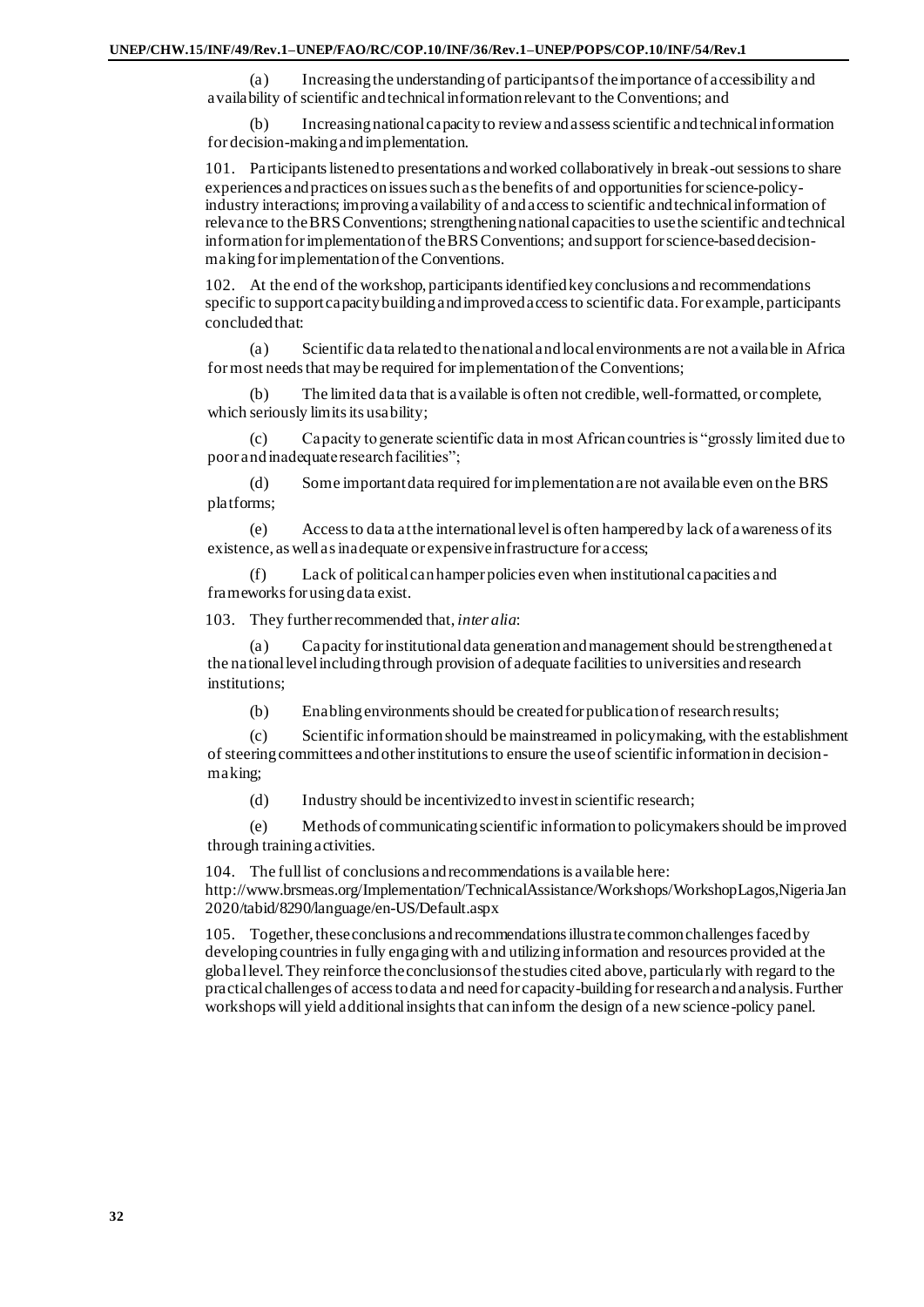### **References**

AMAP, 2021. *POPs and Chemicals of Emerging Arctic Concern: Influence of Climate Change*. Summary for Policy-makers. Arctic Monitoring and Assessment Programme (AMAP), Tromsø, Norway[. https://www.amap.no/documents/doc/pops-and-chemicals-of-emerging-arctic-concern](https://www.amap.no/documents/doc/pops-and-chemicals-of-emerging-arctic-concern-influence-of-climate-change.-summary-for-policy-makers/3511)[influence-of-climate-change.-summary-for-policy-makers/3511](https://www.amap.no/documents/doc/pops-and-chemicals-of-emerging-arctic-concern-influence-of-climate-change.-summary-for-policy-makers/3511)

Bernhardt, Emily S., Emma J. Rosi, and Mark O. Gessner. 2017. "Synthetic chemicals as agents of global change" in *Frontiers in Ecology and Environment*, Vol. 15, Issue 2, March 2017, pp. 84-90. [https://doi.org/10.1002/fee.1450\](https://doi.org/10.1002/fee.1450/)

Cristiano, Walter, Cristina Giacoma, Mario Carere, and Luara Mancini. 2021. "Chemical pollution as a driver of biodiversity loss and potential deterioration of ecosystem services in Eastern Africa: A critical review" in *South African Journal of Science*, Vol. 117, No. 9-10. <http://dx.doi.org/10.17159/sajs.2021/9541>

Damba, F.U., Mtshali, N.G. & Chimbari, M.J. 2021. Barriers and facilitators of translating health research findings into policy in sub-Saharan Africa: A Scoping Review. *Humanities and Social Science Communications,* Vol. 9, Issue 65[. https://doi.org/10.1057/s41599-022-01070-2](https://doi.org/10.1057/s41599-022-01070-2)

Downie, David Leonard and Terry Fenge, Eds. 2003. *Northern Lights Against POPs: Combatting Toxic Threats in the Arctic.* McGill-Queen's University Press, Montreal & Kingston.

Geiser, Ken. 2015. *Chemicals without Harm: Policies for a Sustainable World.* The MIT Press, Cambridge, Massachusetts.

Hiroyuki Kano, Takehiko I. Hayashi. 2021. "A framework for implementing evidence in policymaking: Perspectives and phases of evidence evaluation in the science-policy interaction" in *Environmental Science & Policy*, Vol. 116[. https://doi.org/10.1016/j.envsci.2020.09.001](https://doi.org/10.1016/j.envsci.2020.09.001)

Kaza, Silpa, Lisa C. Yao, Perinaz Bhada-Tate, and Frank Van Woerden. 2018. What a Waste 2.0: A Global Snapshot of Solid Waste Management to 2050. Urban Development;. Washington, DC: World Bank[. https://openknowledge.worldbank.org/handle/10986/30317](https://openknowledge.worldbank.org/handle/10986/30317)

Keller, Ann Campbell. 2009. *Science in Environmental Policy: The Politics of Objective Advice.* The MIT Press, Cambridge, Massachusetts.

Kohler, Pia M. 2020. *Science Advice and Global Environmental Governance: Expert Institutions and the Implementation of International Environmental Treaties.* Anthem Press, London.

Landrigan, Philip J., Richard Fuller, Howard Hu, Jack Caravanos, Maureen L. Cropper, Da vid Hanrahan, Karti Sandilya, Thomas C. Chiles, Pushpam Kumar, and William A. Suk. 2018. "Pollution and Global Health – An Agenda for Prevetnion" in *Environmental Health Perspectives*, Vol. 126, No. 8[. https://ehp.niehs.nih.gov/doi/full/10.1289/EHP3141](https://ehp.niehs.nih.gov/doi/full/10.1289/EHP3141)

Naidu, Ravi, Bhabanada Biswas, Ian R. Willett, Julian Cribb, Brajesh Kumar Singh, C. Paul Nathanail, Frederic Coulon, Kirk T. Semple, Kevin C. Jones, Adam Barclay, and Robert John Aitken. 2021. "Chemical pollution: A growing peril and catastrophic risk to humanity" in *Environment International*, Vol. 156[. https://doi.org/10.1016/j.envint.2021.106616](https://doi.org/10.1016/j.envint.2021.106616)

National Academies of Sciences, Engineering, and Medicine; Division on Engineering and Physical Sciences; Health and Medicine Division; Policy and Global Affairs; Division on Earth and Life Studies; Forum on Cyber Resilience; Board on Health Sciences Policy; Board on Science, Technology, and Economic Policy; Board on Agriculture and Natural Resources; Board on Life Sciences; Committee on Safeguarding the Bioeconomy: Finding Strategies for Understanding, Evaluating, and Protecting the Bioeconomy While Sustaining Innovation and Growth. Safeguarding the Bioeconomy. Washington (DC): National Academies Press (US); 2020 Jan 14. 6, Horizon Scanning and Foresight Methods[. https://www.ncbi.nlm.nih.gov/books/NBK556423/](https://www.ncbi.nlm.nih.gov/books/NBK556423/)

Ogunseitan, Oladele A. 2013. "The Basel Convention and e-waste: translation of scientific uncertainty to protective policy" in *The Lancet: Global Health*. Vol. 1, Issue 6[. https://doi.org/10.1016/S2214-](https://doi.org/10.1016/S2214-109X(13)70110-4) [109X\(13\)70110-4](https://doi.org/10.1016/S2214-109X(13)70110-4)

Ramirez, Luisa F. and Brian M. Belcher. "Stakeholder perceptions of scientific knowledge in policy processes: A Peruvian case-study of forestry policy development" in *Science and Public Policy*, Vol. 46, Issue 4[. https://doi.org/10.1093/scipol/scz003](https://doi.org/10.1093/scipol/scz003)

Richter, Lauren, Alissa Cordner, and Phil Brown. 2020. "Producing Ignorance through Regulatory Structure: The Case of Per- and Polyfluoroalky Substances (PFAS)" in *Sociological Perspectives*, Vol. 64, No. 4, pp. 631-656[. https://doi.org/10.1177/0731121420964827](https://doi.org/10.1177%2F0731121420964827)